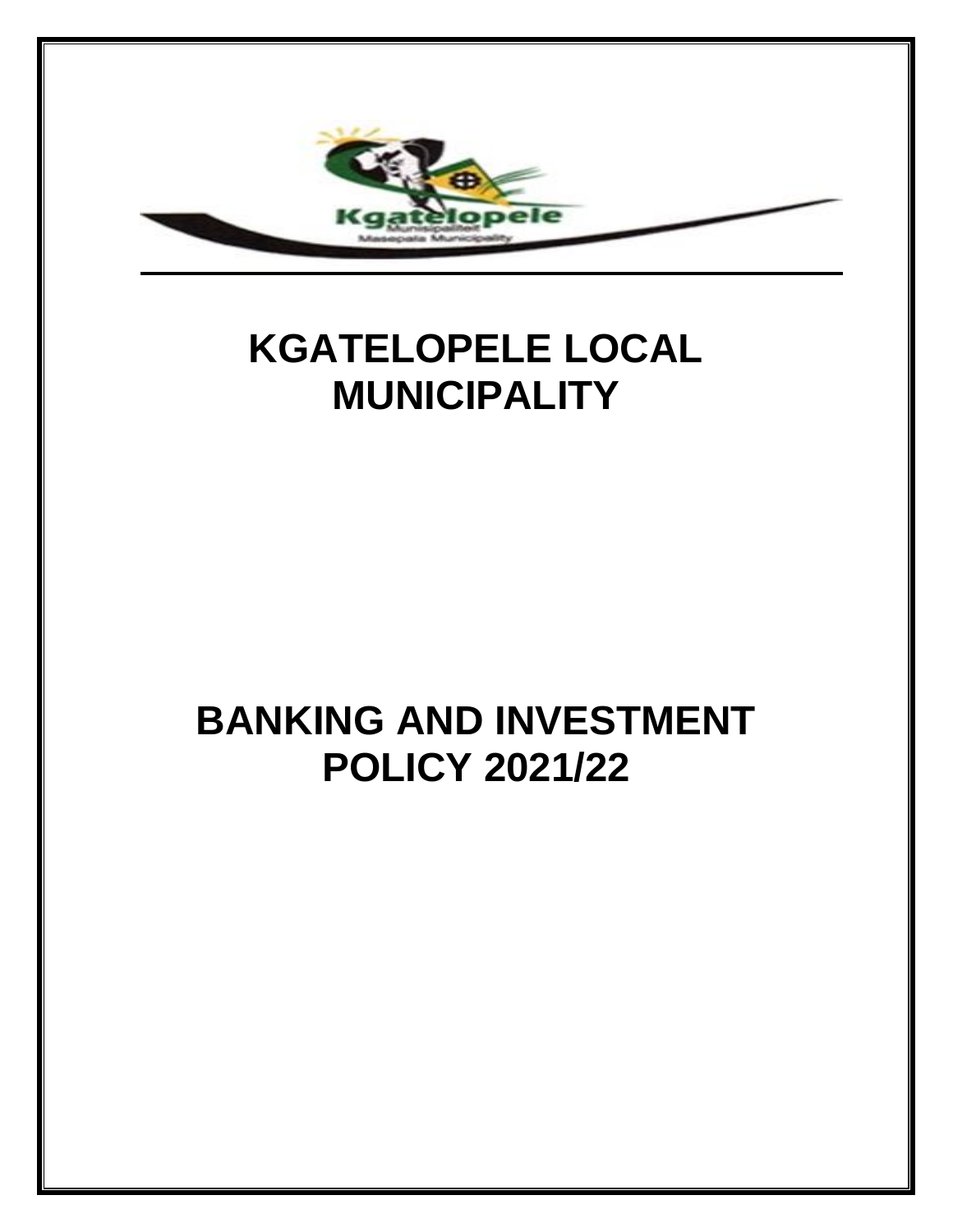# **TABLE OF CONTENTS**

| $\mathbf{1}$   |                                                            |  |
|----------------|------------------------------------------------------------|--|
| $\overline{2}$ |                                                            |  |
| 3              | 3.1<br>3.2<br>3.3<br>3.4                                   |  |
| $\overline{4}$ |                                                            |  |
| 5              | 5.1<br>5.2<br>5.3<br>5.4<br>5.5                            |  |
| 6              |                                                            |  |
| 7              |                                                            |  |
| 8              |                                                            |  |
| 9              |                                                            |  |
| 10             | INVESTMENTS FOR THE REDEMPTION OF LONG-TERM LIABILITIES.11 |  |
| 11             |                                                            |  |
| 12             | ANNEXURE I: PARAPHRASE OF REQUIREMENTS OF MUNICIPAL        |  |
| 13             |                                                            |  |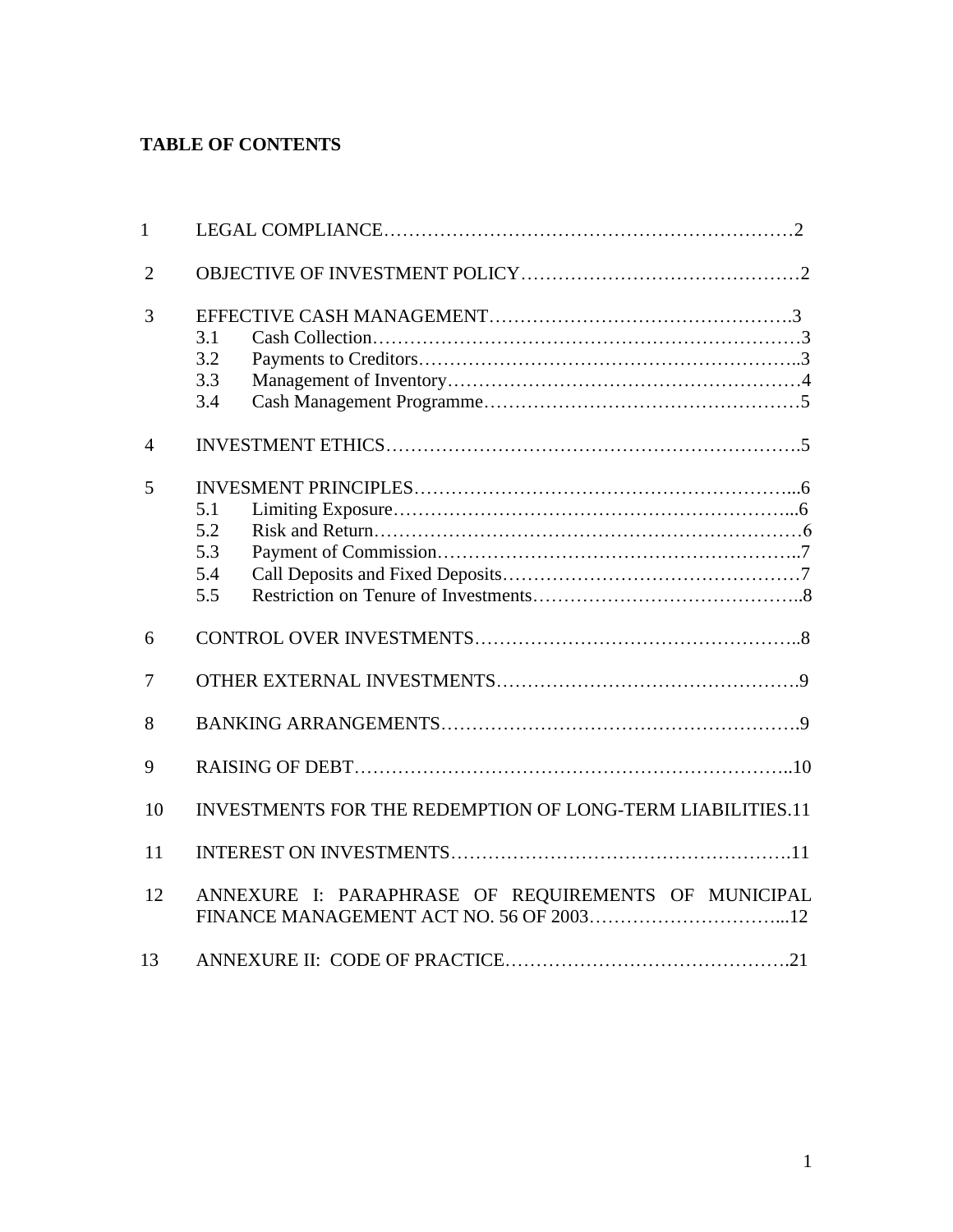#### 1. LEGAL COMPLIANCE

The municipality shall at all times manage its banking arrangements and investments and conduct its cash management policy in compliance with the provisions of and any further prescriptions made by the Minister of Finance in terms of the Municipal Finance Management Act No. 56 of 2003.

A paraphrase of the provisions of this Act is attached as Annexure I to this policy.

# 2. OBJECTIVE OF INVESTMENT POLICY

The council of the municipality is the trustee of the public revenues, which it collects, and it therefore has an obligation to the community to ensure that the municipality's cash resources are managed effectively and efficiently.

The council therefore has a responsibility to invest these public revenues knowledgeably and judiciously, and must be able to account fully to the community in regard to such investments.

The investment policy of the municipality is therefore aimed at gaining the optimal return on investments, without incurring undue risks, during those periods when cash revenues are not needed for capital or operational purposes. The effectiveness of the investment policy is dependent on the accuracy of the municipality's cash management programmed, which must identify the amounts surplus to the municipality's needs, as well as the time when and period for which such revenues are surplus.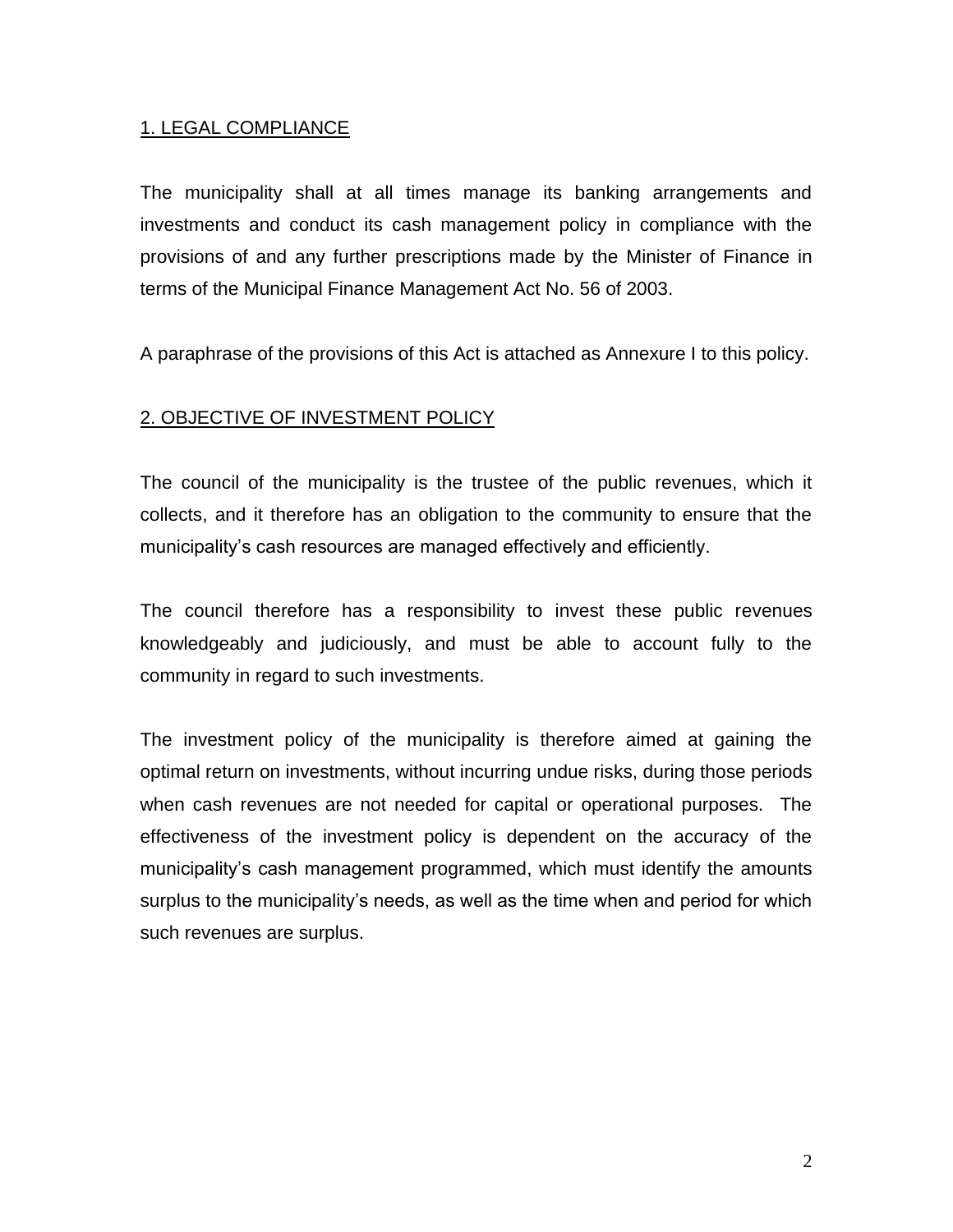#### 3. EFFECTIVE CASH MANAGEMENT

#### 3.1 Cash Collection

All monies due to the municipality must be collected as soon as possible, either on or immediately after due date, and banked on a daily basis.

The respective responsibilities of the chief financial officer and other heads of departments in this regard is defined in a code of financial practice approved by the municipal manager and the chief financial officer, and this code of practice is attached as Annexure II to this policy.

The unremittent support of and commitment to the municipality's credit control policy, both by the council and the municipality's officials, is an integral part of proper cash collections, and by approving the present policy the council pledges itself to such support and commitment.

#### 3.2 Payments to Creditors

The chief financial officer shall ensure that all tenders and quotations invited by and contracts entered into by the municipality stipulate payment terms favorable to the municipality, that is, payment to fall due not sooner than the conclusion of the month following the month in which a particular service is rendered to or goods are received by the municipality. This rule shall be departed from only where there are financial incentives for the municipality to effect earlier payment, and any such departure shall be approved by the chief financial officer before any payment is made.

In the case of small, micro and medium enterprises, where such a policy may cause financial hardship to the contractor, payment may be affected at the conclusion of the month during which the service is rendered or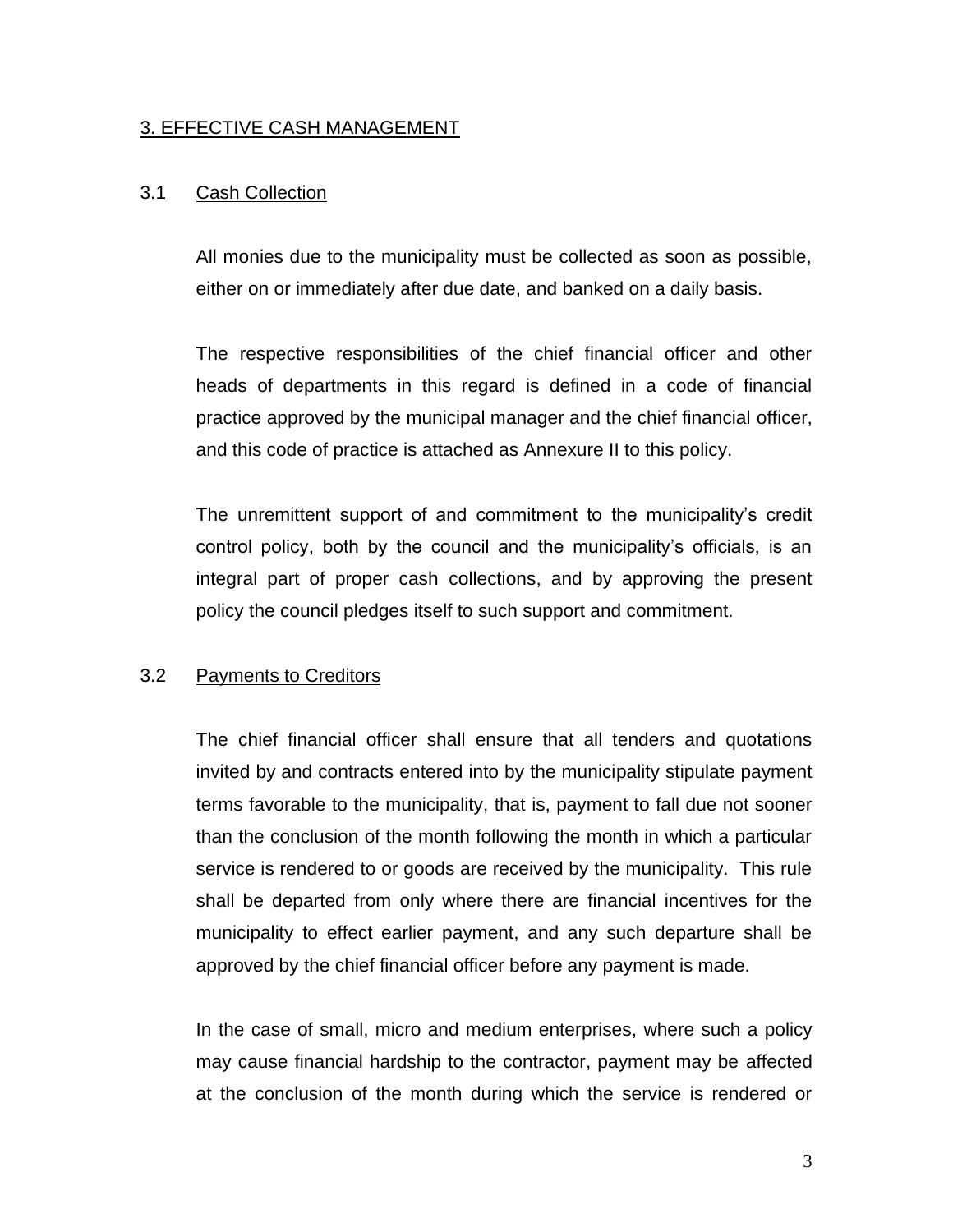within fourteen days of the date of such service being rendered, whichever is the later. Any such early payment shall be approved by the chief financial officer before any payment is made.

Notwithstanding the foregoing policy directives, the chief financial officer shall make full use of any extended terms of payment offered by suppliers and not settle any accounts earlier than such extended due date, except if the chief financial officer determines that there are financial incentives for the municipality to do so.

The chief financial officer shall not ordinarily process payments, for accounts received, more than once in each calendar month, such processing to take place on or about the end of the month concerned. Wherever possible, payments shall be affected by means of electronic transfers rather than by cheques.

Special payments to creditors shall only be made with the express approval of the chief financial officer, who shall be satisfied that there are compelling reasons for making such payments prior to the normal month end processing.

#### 3.3 Management of Inventory

Each head of department shall ensure that such department's inventory levels do not exceed normal operational requirements in the case of items which are not readily available from suppliers, and emergency requirements in the case of items which are readily available from suppliers.

Each head of department shall periodically review the levels of inventory held, and shall ensure that any surplus items be made available to the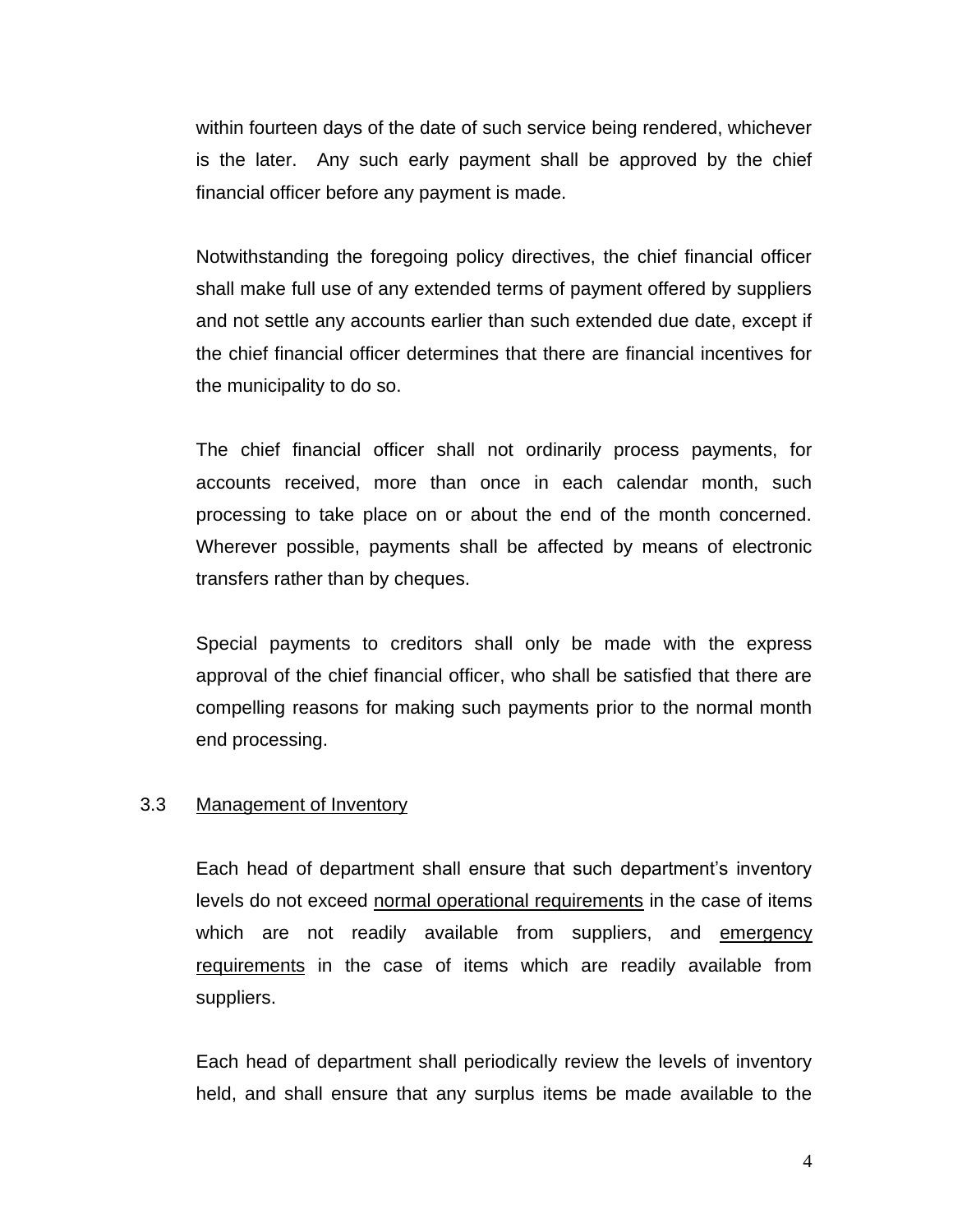chief financial officer for sale at a public auction or by other means of disposal, as provided for in the municipality's supply chain management policy.

#### 3.4 Cash Management Programme

The chief financial officer shall prepare an annual estimate of the municipality's cash flows divided into calendar months, and shall update this estimate on a weekly basis. The estimate shall indicate when and for what periods and amounts surplus revenues may be invested, when and for what amounts investments will have to be liquidated, and when – if applicable – either long-term or short-term debt must be incurred. Heads of departments shall in this regard furnish the chief financial officer with all such information as is required, timeously and in the format indicated.

The chief financial officer shall report to the executive committee or the executive mayor, as the case may be, on a monthly basis and to every ordinary council meeting the cash flow estimate or revised estimate for such month or reporting period respectively, together with the actual cash flows for the month or period concerned, and cumulatively to date, as well as the estimates or revised estimates of the cash flows for the remaining months of the financial year, aggregated into quarters where appropriate. The cash flow estimates shall be divided into calendar months, and in reporting the chief financial officer shall provide comments or explanations in regard to any significant cash flow deviation in any calendar month forming part of such report. Such report shall also indicate any movements in respect of the municipality's investments, together with appropriate details of the investments concerned.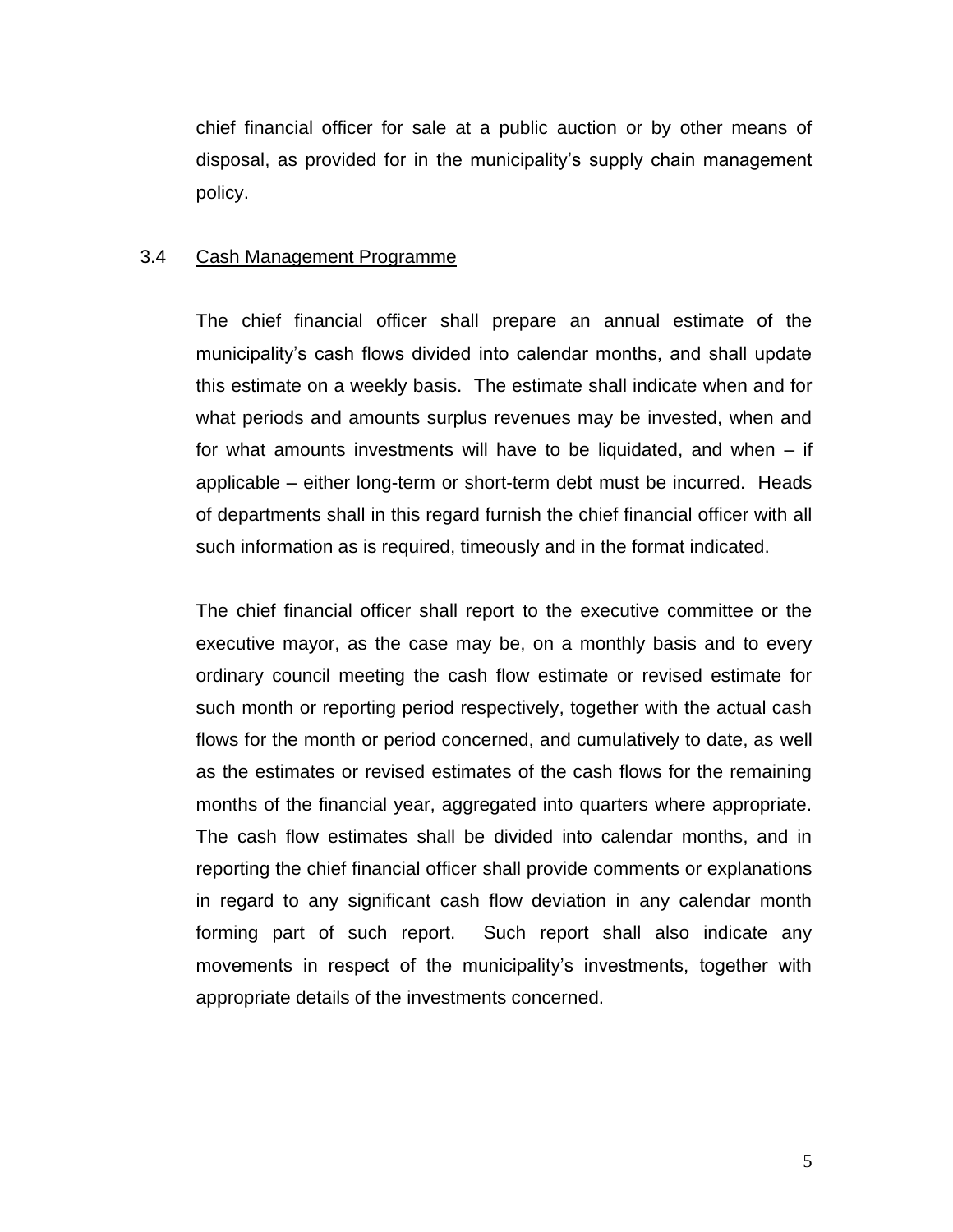#### 4. INVESTMENT ETHICS

The chief financial officer shall be responsible for investing the surplus revenues of the municipality, and shall manage such investments in consultation with the executive mayor or chairperson of the executive committee, as the case may be, and in compliance with any policy directives formulated by the council and prescriptions made by the Minister of Finance.

In making such investments the chief financial officer, shall at all times have only the best considerations of the municipality in mind, and, except for the outcome of the consultation process with the executive mayor or chairperson of the executive committee, as the case may be, shall not accede to any influence by or interference from councillors, investment agents or institutions or any other outside parties.

Neither the chief financial officer nor the executive mayor or chairperson of the executive committee, as the case may be, may accept any gift, other than an item having such negligible value that it cannot possibly be construed as anything other than a token of goodwill by the donor, from any investment agent or institution or any party with which the municipality has made or may potentially make an investment.

#### 5. INVESTMENT PRINCIPLES

#### 5.1 Limiting Exposure

Where large sums of money are available for investment the chief financial officer shall ensure that they are invested with more than one institution, wherever practicable, in order to limit the risk exposure of the municipality. The chief financial officer shall further ensure that, as far as it is practically and legally possible, the municipality's investments are so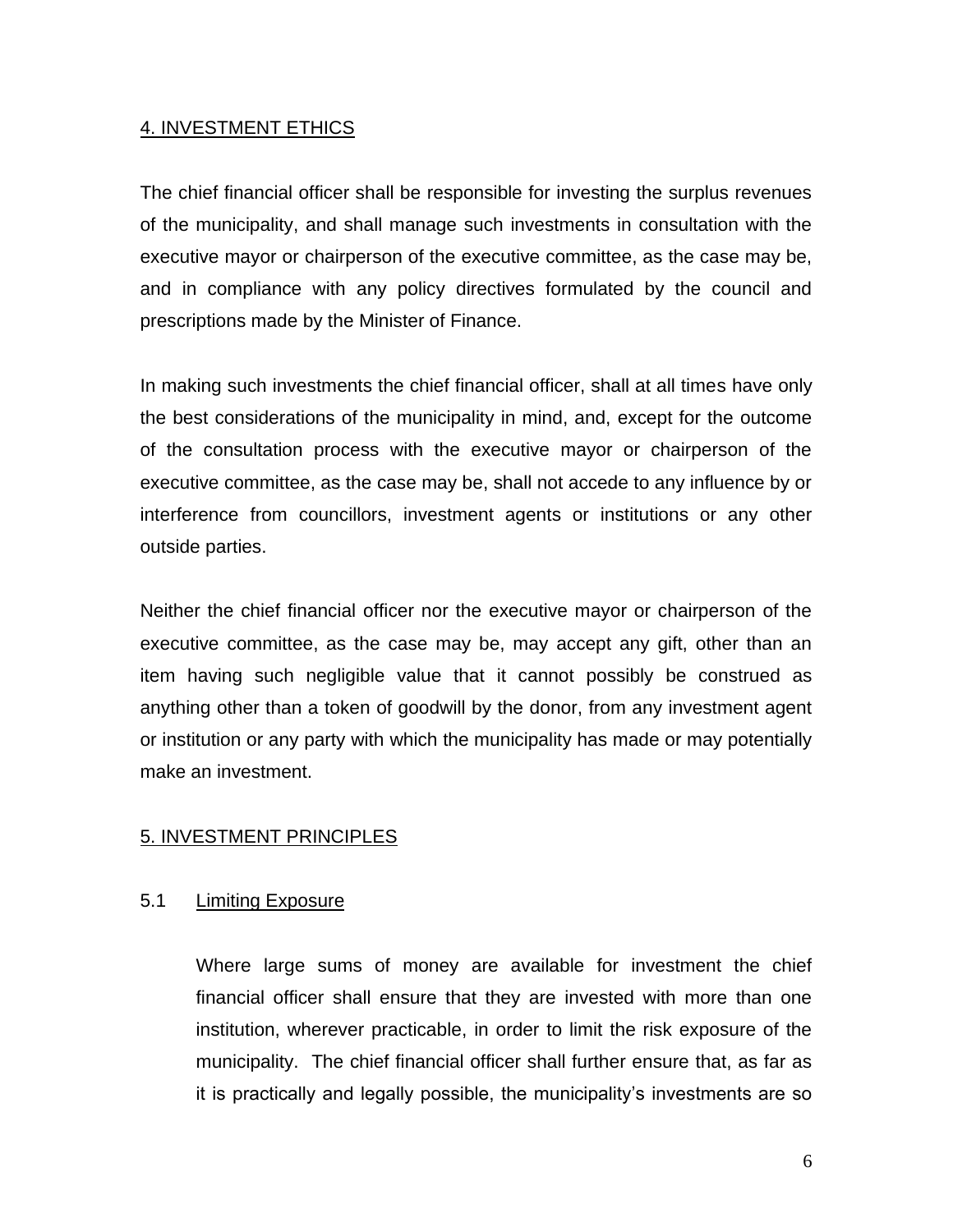distributed that more than one investment category is covered (that is, call, money market and fixed deposits).

#### 5.2 Risk and Return

Although the objective of the chief financial officer in making investments on behalf of the municipality shall always be to obtain the best interest rate on offer, this consideration must be tempered by the degree of risk involved in regard to both the financial institution and the investment instrument concerned. No investment shall be made with an institution where the degree of risk is perceived to be higher than the average risk associated with investment institutions. Deposits shall be made only with registered deposit-taking institutions (see 5.4 below).

#### 5.3 Payment of Commission

Every financial institution with which the municipality makes an investment must issue a certificate to the chief financial officer in regard to such investment, stating that such financial institution has not paid and will not pay any commission and has not and will not grant any other benefit to any party for obtaining such investment.

#### 5.4 Call Deposits and Fixed Deposits

Before making any call or fixed deposits, the chief financial officer, shall obtain quotations from at least three financial institutions, in line with the approved SCM policy of the municipality.

Given the volatility of the money market, the chief financial officer, shall, whenever necessary, request quotations telephonically, and shall record in an appropriate register the name of the institution, the name of the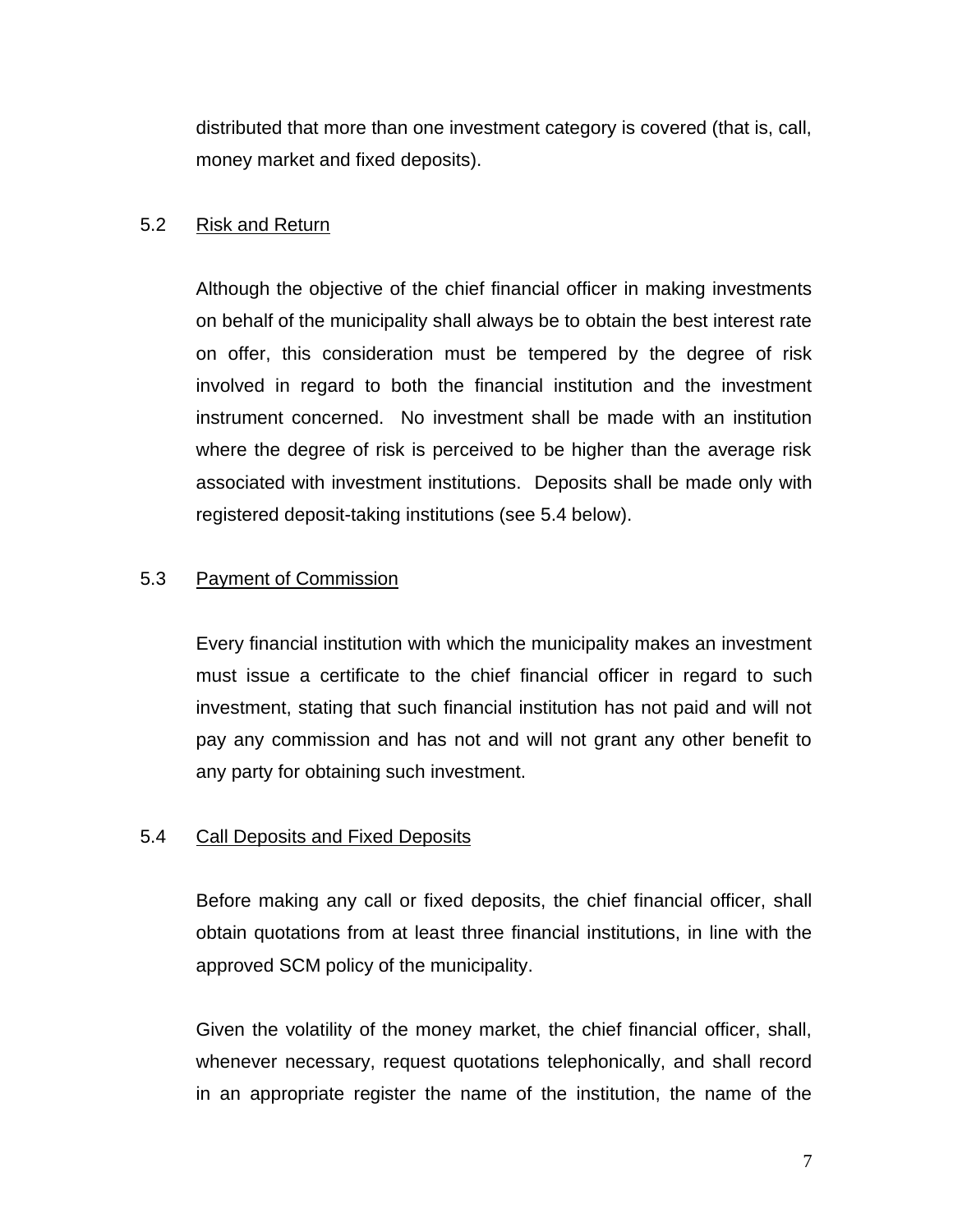person contacted, and the relevant terms and rates offered by such institution, as well as any other information which may be relevant (for example, whether the interest is payable monthly or only on maturity, and so forth).

Once the best investment terms have been identified, written confirmation of the telephonic quotation must be immediately obtained (by facsimile, email or any other expedient means).

Any monies paid over to the investing institution in terms of the agreed investment (other than monies paid over in terms of part 7 below) shall be paid over only to such institution itself and not to any agent or third party. Once the investment has been made, the chief financial officer shall ensure that the municipality receives a properly documented receipt or certificate for such investment, issued by the institution concerned in the name of the municipality.

#### 5.5 Restriction on Tenure of Investments

No investment with a tenure exceeding twelve months shall be made without the prior approval of the executive mayor or the executive committee, as the case may be.

#### 6. CONTROL OVER INVESTMENTS

The chief financial officer shall ensure that proper records are kept of all investments made by the municipality. Such records shall indicate the date on which the investment is made, the institution with which the monies are invested, the amount of the investment, the interest rate applicable, and the maturity date. If the investment is liquidated at a date other than the maturity date, such date shall be indicated.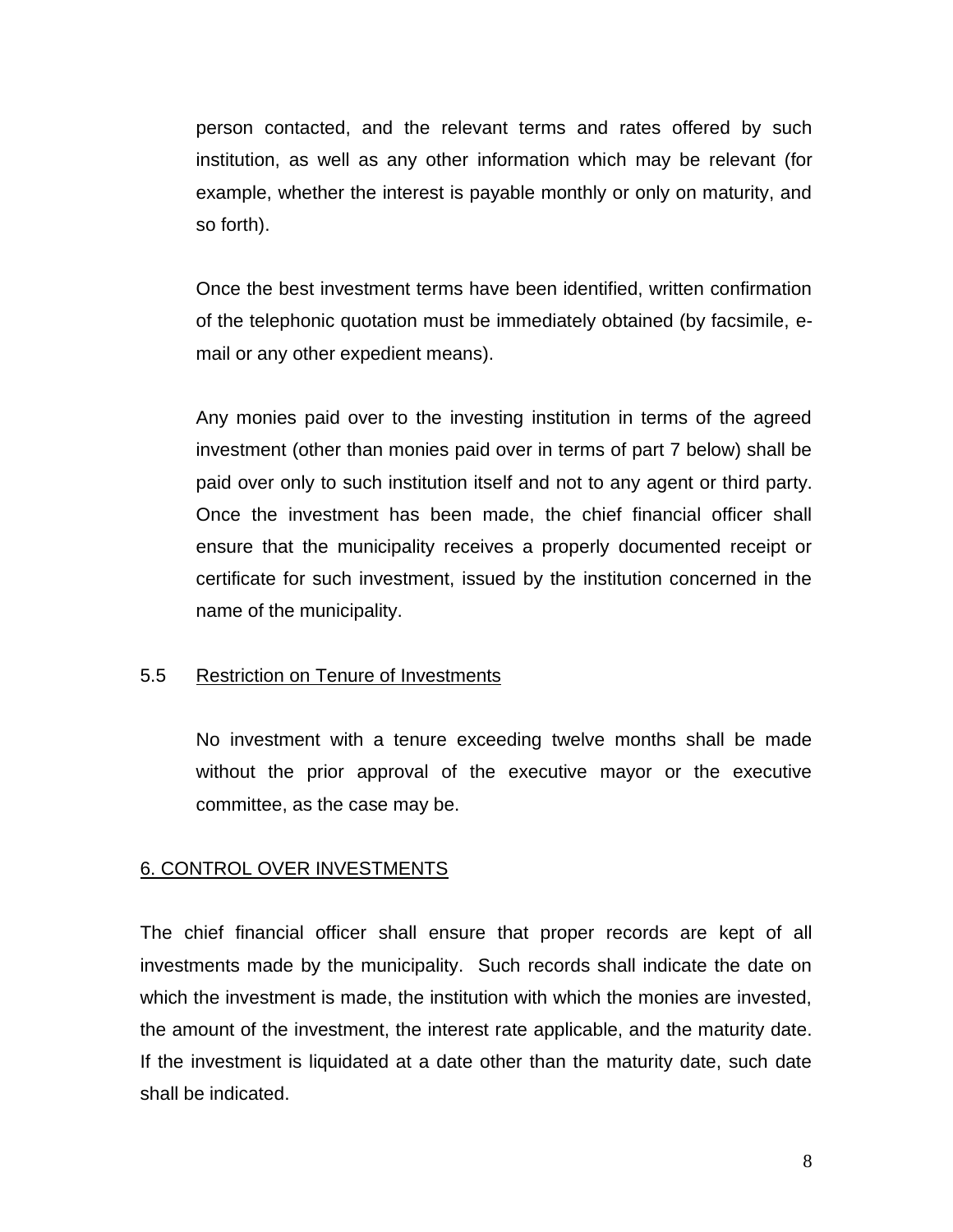The chief financial officer shall ensure that all interest and capital properly due to the municipality are timeously received, and shall take appropriate steps or cause such appropriate steps to be taken if interest or capital is not fully or timeously received.

The chief financial officer shall ensure that all investment documents and certificates are properly secured in a fireproof safe with segregated control over the access to such safe, or are otherwise lodged for safekeeping with the municipality's bankers or attorneys.

# 7. OTHER EXTERNAL INVESTMENTS

From time to time it may be in the best interests of the municipality to make longer-term investments in secure stock issued by the national government, Eskom or any other reputable parastatal or institution, or by another reputable municipality. In such cases the chief financial officer, must be guided by the best rates of interest pertaining to the specific type of investment, which the municipality requires, and to the best and most secure instrument available at the time.

No investment with a tenure exceeding twelve months shall be made without the prior approval of the executive mayor or executive committee, as the case may be, and without guidance having been sought from the municipality's bankers or other credible investment advisers on the security and financial implications of the investment concerned.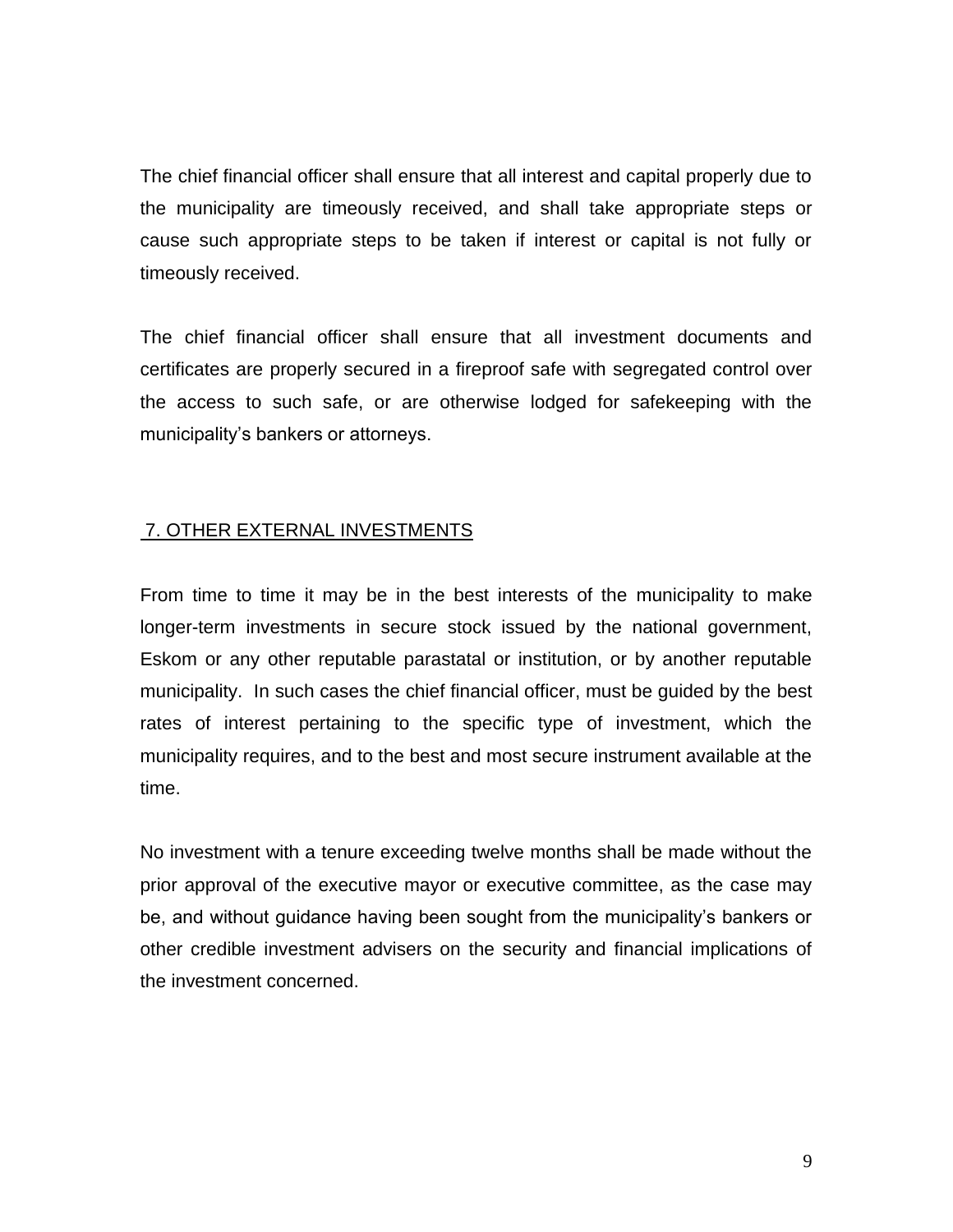#### 8. BANKING ARRANGEMENTS

The municipal manager is responsible for the management of the municipality's bank accounts, but may delegate this function to the chief financial officer. The municipal manager and chief financial officer are authorized at all times to sign cheques and any other documentation associated with the management of such accounts. The municipal manager, in consultation with the chief financial officer, is authorised to appoint two or more additional signatories in respect of such accounts, and to amend such appointments from time to time. The list of current signatories shall be reported to the executive committee or the executive mayor, as the case may be, on a monthly basis, as part of the report dealing with the municipality's investments.

In compliance with the requirements of good governance, the municipal manager shall open a bank account for ordinary operating purposes, and shall further maintain a separate account for each of the following: the administration of the external finance fund and of the asset financing reserve (if these accounts are legally permissible). One or more separate accounts shall also be maintained for the following: capital receipts in the form of grants, donations or contributions from whatever source; trust funds; and the municipality's self-insurance reserve permissible in terms of generally recognized accounting practice. In determining the number of additional accounts to be maintained, the municipal manager, in consultation with the chief financial officer, shall have regard to the likely number of transactions affecting each of the accounts referred to. Unless there are compelling reasons to do otherwise, and the council expressly so directs, all the municipality's bank accounts shall be maintained with the same banking institution to ensure pooling of balances for purposes of determining the interest payable to the municipality.

The municipal manager shall invite tenders for the placing of the municipality's bank accounts within six months after the election of each new council, such new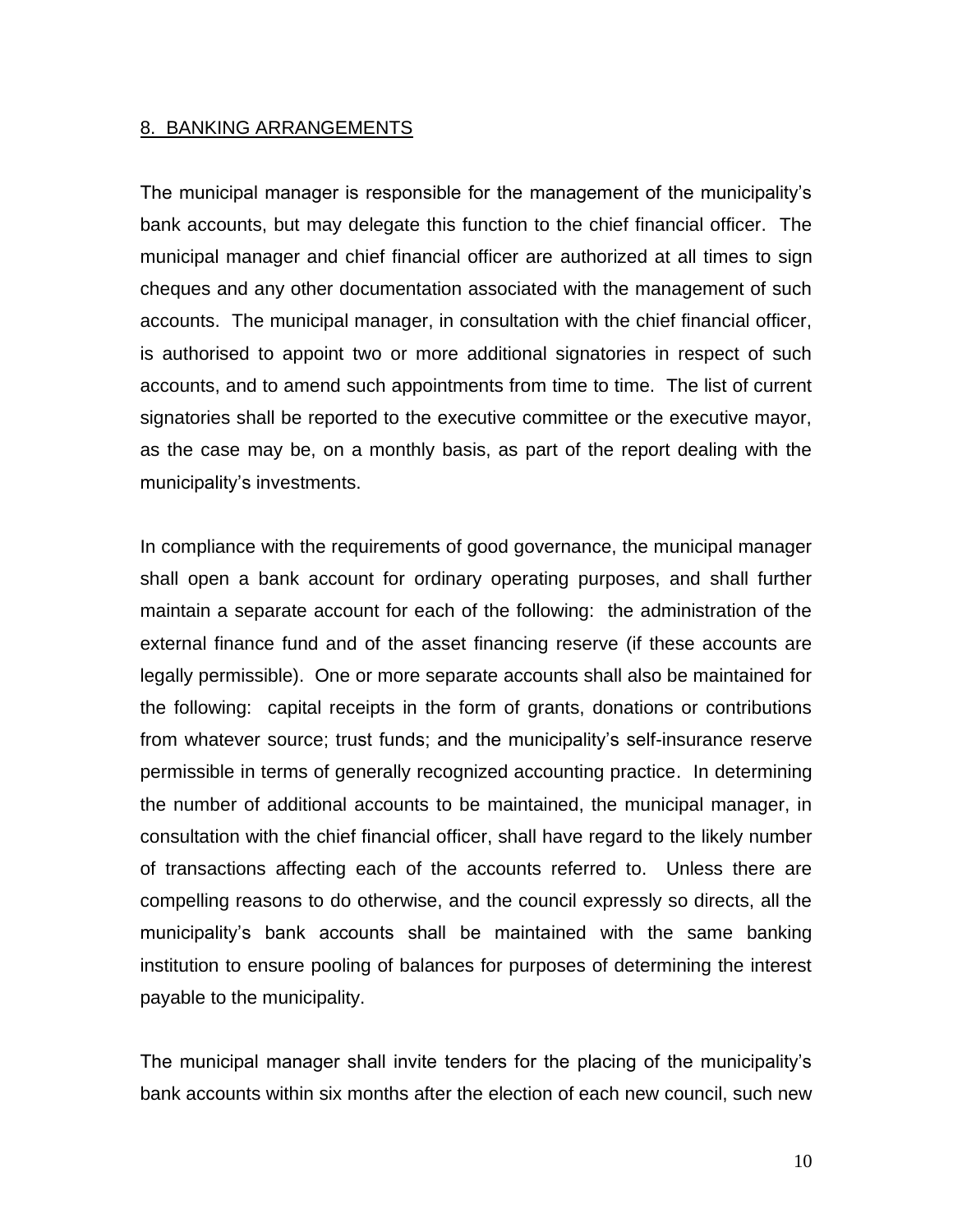banking arrangements to take effect from the first day of the ensuing financial year. However, such tenders may be invited at any earlier stage, if the municipal manager, in consultation with the chief financial officer, is of the opinion that the services offered by the municipality's current bankers are materially defective, or not cost-effective, and the executive mayor or the executive committee, as the case may be, agrees to the invitation of such tenders.

### 9. RAISING OF DEBT

The municipal manager is responsible for the raising of debt, but may delegate this function to the chief financial officer, who shall then manage this responsibility in consultation with the municipal manager. All debt shall be raised in strict compliance with the requirements of the Municipal Finance Management Act 2003, and only with the prior approval of the council.

Long-term debt shall be raised only to the extent that such debt is provided for as a source of necessary finance in the capital component of the approved annual budget or adjustments budget.

Short-term debt shall be raised only when it is unavoidable to do so in terms of cash requirements, whether for the capital or operating budgets or to settle any other obligations, and provided the need for such short-term debt, both as to extent and duration, is clearly indicated in the cash flow estimates prepared by the chief financial officer. Short-term debt shall be raised only to anticipate a certain long-term debt agreement or a certain inflow of operating revenues.

# 10. INVESTMENTS FOR THE REDEMPTION OF LONG-TERM LIABILITIES

In managing the municipality's investments, the chief financial officer shall ensure that, whenever a long-term (non-annuity) loan is raised by the municipality, an amount is invested at least annually equal to the principal sum divided by the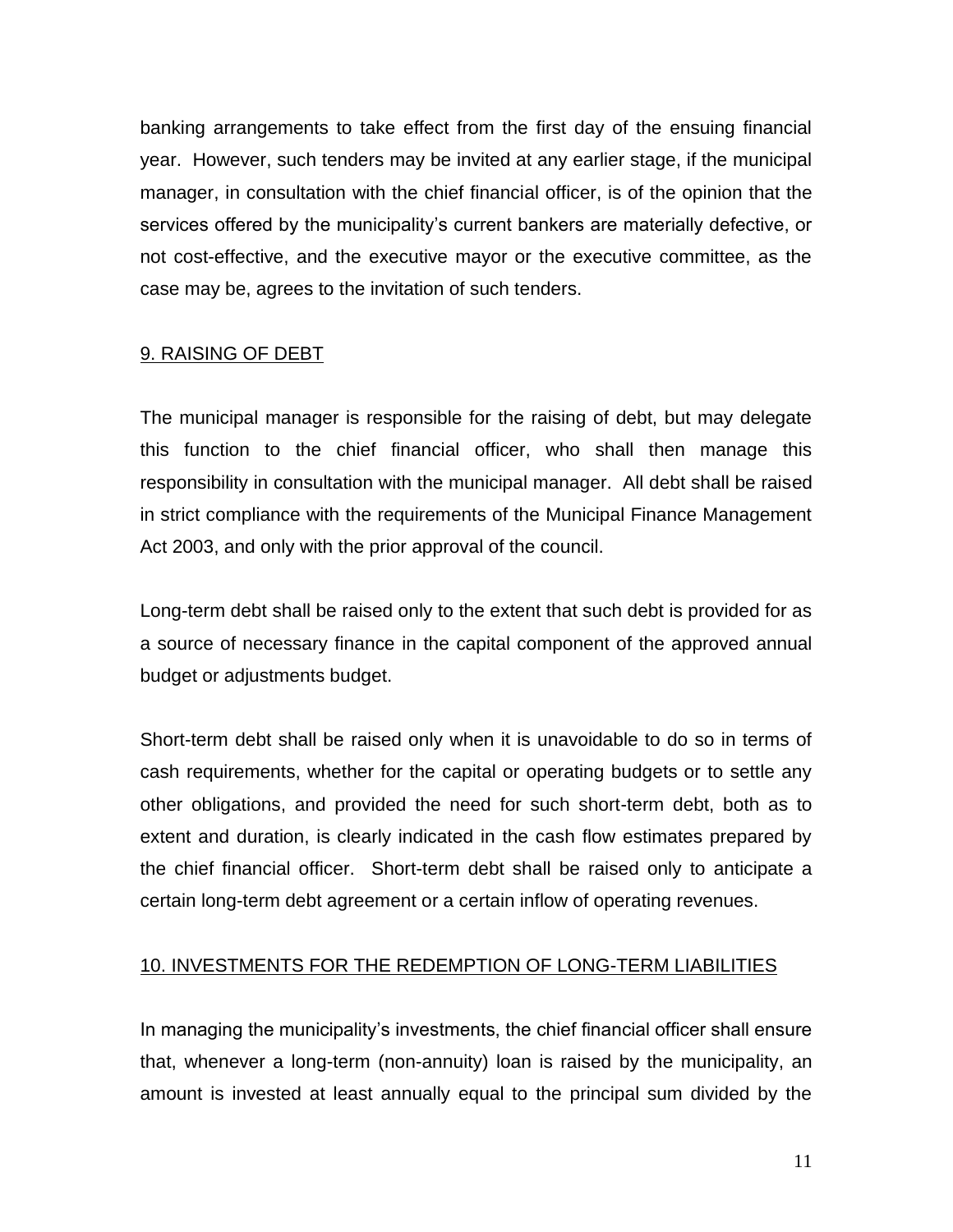period of the loan. Such investment shall be made against the bank account maintained for the external finance fund, and shall be accumulated and used only for the redemption of such loan on due date. The making of such investment shall be approved by the council at the time that the loan itself is approved.

If the loan raised is not a fixed term loan, but an annuity loan, the chief financial officer shall ensure that sufficient resources are available in the account maintained for the external finance fund to repay the principal amounts due in respect of such loan on the respective due dates.

### 11. INTEREST ON INVESTMENTS

The interest accrued on all the municipality's investments shall, in compliance with the requirements of generally accepted municipal accounting practice, be recorded in the first instance in the municipality's operating account as ordinary operating revenues, and shall thereafter be appropriated, at the end of each month, to the fund or account in respect of which such investment was made.

In the case of the external finance fund, the chief financial officer may reduce the amount which must be annually invested to redeem any particular loan by the amount of interest so accrued.

If the accrual of interest to the external finance fund, unutilised capital receipts and trust funds results in a surplus standing to the account of any such funds, that is, an amount surplus to the resources required in respect of such funds or accounts, such surplus amount shall be credited by the chief financial officer to the appropriation account and reappropriated to the asset financing reserve.

# 12. ANNEXURE I: PARAPHRASE OF REQUIREMENTS OF MUNICIPAL FINANCE MANAGEMENT ACT NO 56 OF 2003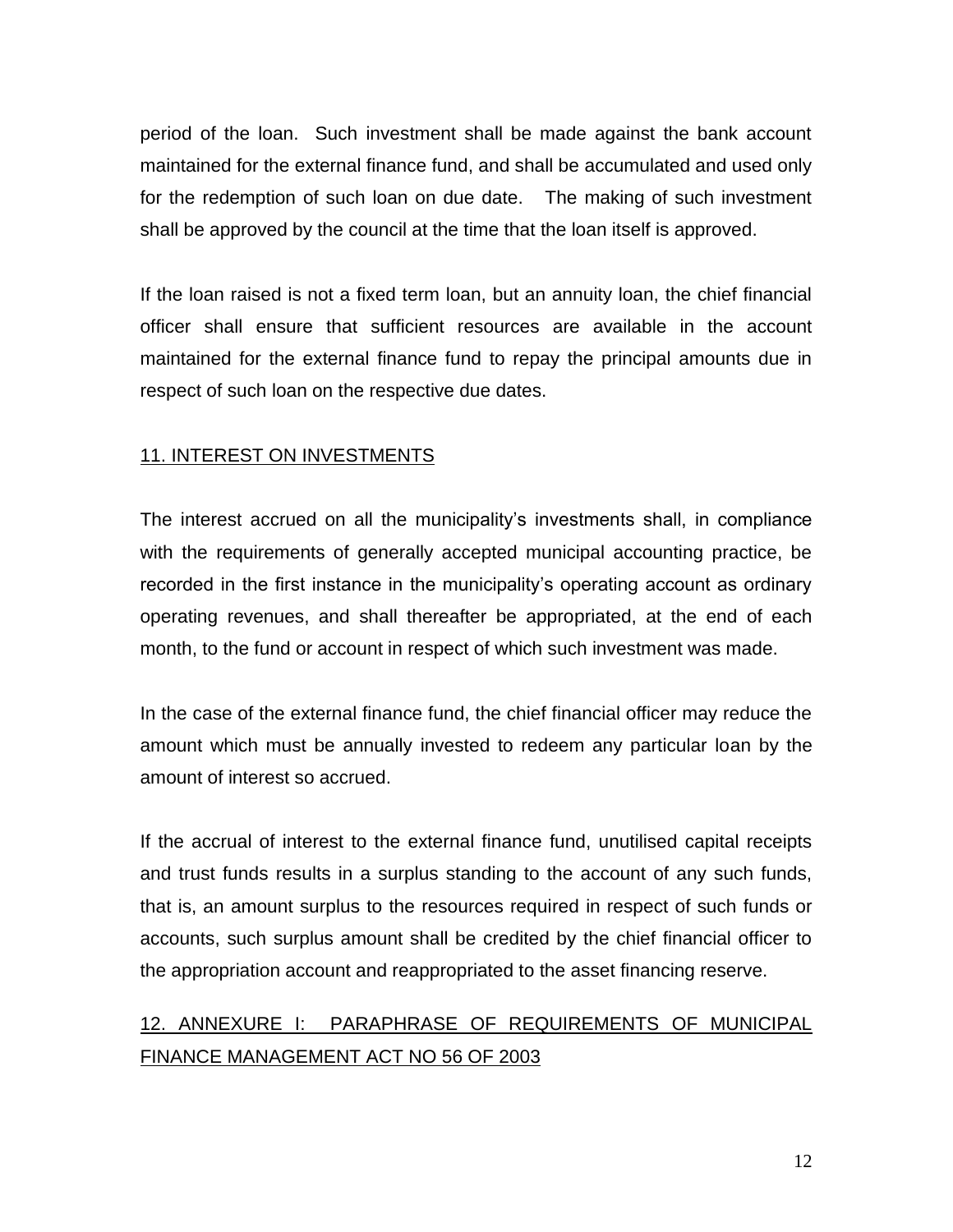Note: In terms of Section 60(2) of the Municipal Systems Act No. 32 of 2000 the council may delegate the authority to take decisions on making investments on behalf of the municipality only to the executive mayor, executive committee or chief financial officer. The foregoing policy is based on the assumption that such authority has been delegated to the chief financial officer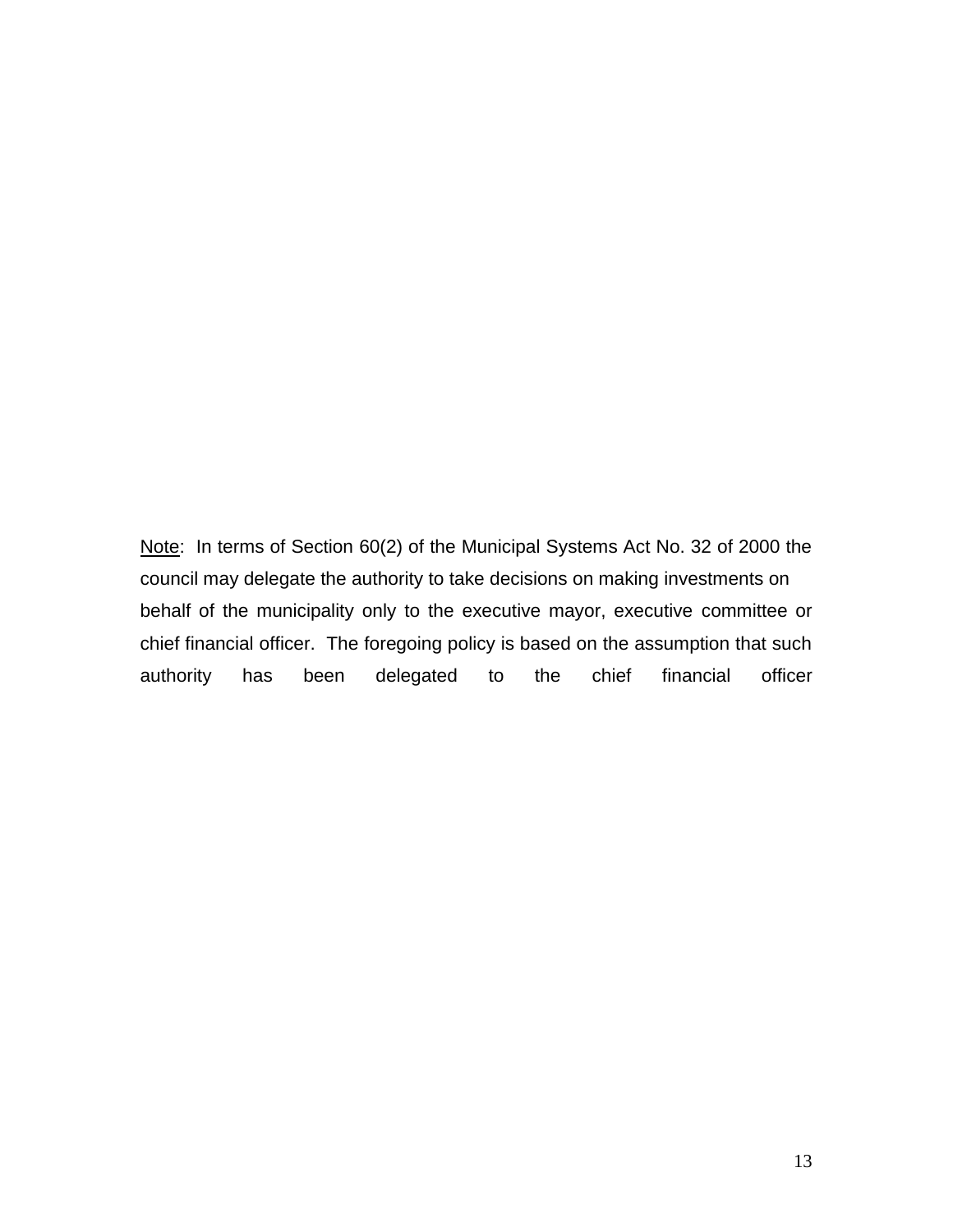# SECTION 7: OPENING OF BANK ACCOUNTS

Every municipality must open and maintain at least one bank account. This bank account must be in the name of the municipality, and all monies received by the municipality must be paid into this bank account or accounts, promptly and in accordance with any requirements that may be prescribed.

A municipality may not open a bank account:

- otherwise, then in the name of the municipality;
- abroad; or
- with an institution not registered as a bank in terms of the Banks Act 1990.

Money may be withdrawn from the municipality's bank account only in accordance with the requirements of Section 11 of the present Act.

# SECTION 8: PRIMARY BANK ACCOUNT

Every municipality must have a primary bank account, and if the municipality has only one bank account that account is its primary bank account. If the municipality has more than one bank account, it must designate one of those bank accounts as its primary bank account.

The following must be paid into the municipality's primary account:

- all allocations to the municipality;
- all income received by the municipality on its investments;
- all income received by the municipality in connection with its interest in any municipal entity;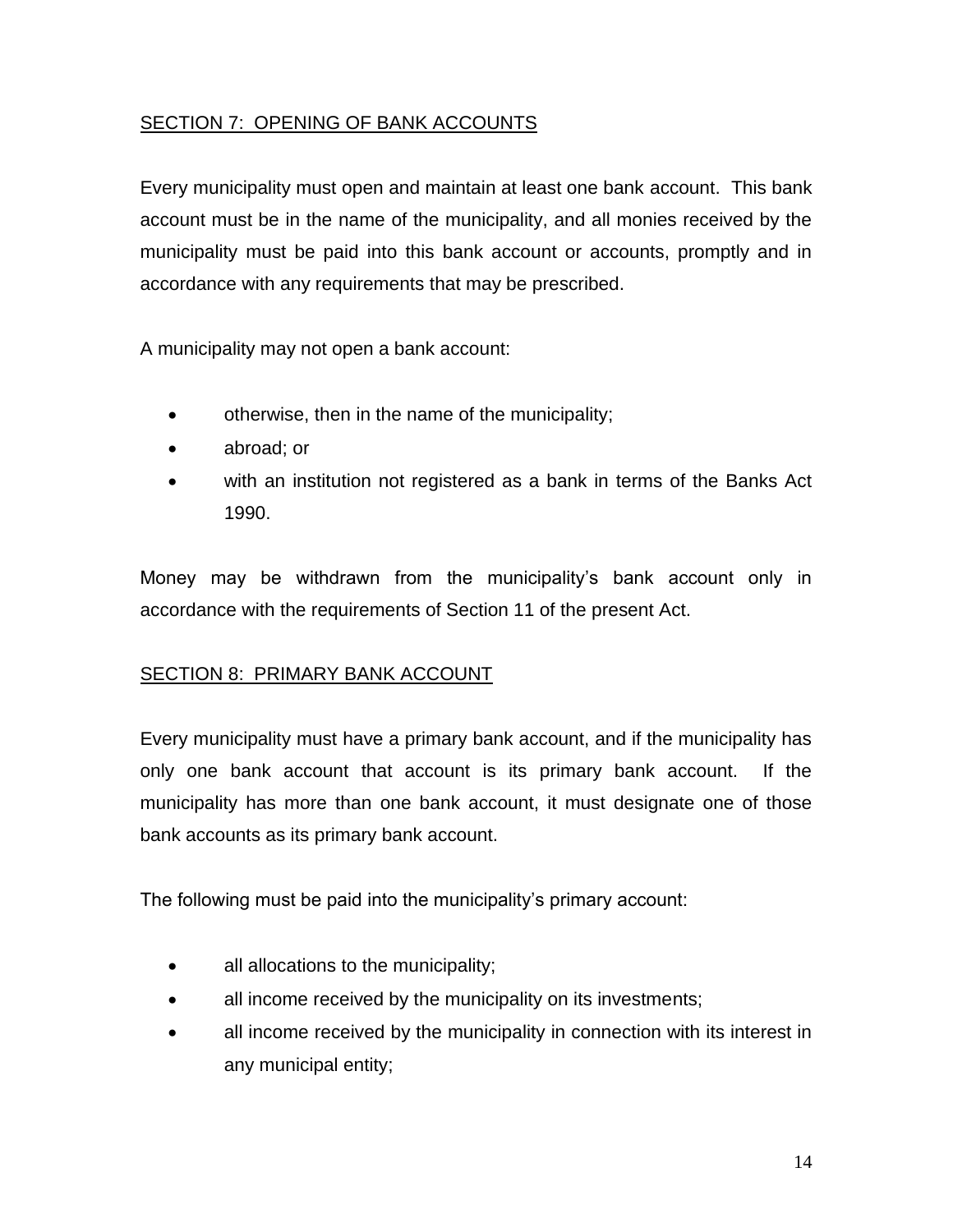- all money collected by a municipal entity or other external mechanism on behalf of the municipality, and;
- any other monies as may be prescribed.

The accounting officer of the municipality must submit to the national treasury, the provincial treasury and the Auditor-General, in writing, the name of the bank where the primary bank account of the municipality is held, and the type and number of the account. If the municipality wants to change its primary bank account, it may do so only after the accounting officer has informed the national treasury and the Auditor-General, in writing, at least 30 days before making such change.

# SECTION 9: BANK ACCOUNT DETAILS TO BE SUBMITTED TO PROVINCIAL TREASURIES AND AUDITOR-GENERAL

The accounting officer of the municipality must submit to the provincial treasury and to the Auditor-General, in writing, within 90 days after the municipality has opened a new bank account, the name of the bank where the account has been opened, and the type and number of the account; and annually, before the start of each financial year, the name of each bank where the municipality holds a bank account, and the type and number of each account.

# SECTION 10: CONTROL OF MUNICIPAL BANK ACCOUNTS

The accounting officer of the municipality must administer all the municipality's bank accounts, is accountable to the municipal council for the municipality's bank accounts, and must enforce compliance with Sections 7, 8 and 11 of the present Act.

The accounting officer may delegate the duties referred to above only to the municipality's chief financial officer.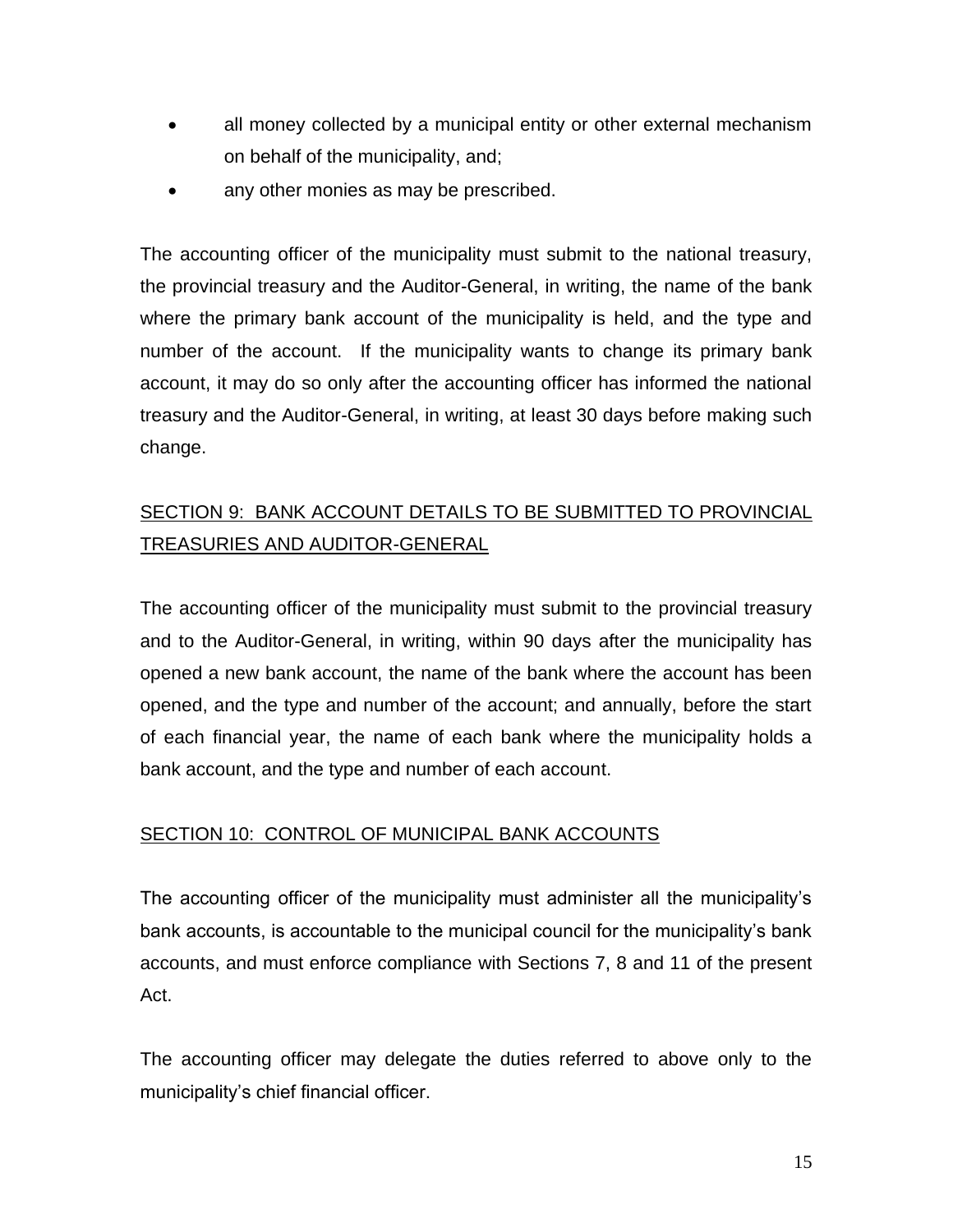# SECTION 11: WITHDRAWALS FROM MUNICIPAL BANK ACCOUNTS

Only the accounting officer or the chief financial officer of the municipality (presumably where this power has been appropriately delegated), or any other senior financial official of the municipality acting on the written authority of the accounting officer, may withdraw money or authorise the withdrawal of money from any of the municipality's bank accounts. Such withdrawals may be made only to:

- defray expenditure appropriated in terms of an approved budget;
- defray expenditure authorised in terms of Section 26(4) (this Section deals with situations in which the budget was not timeously approved, and the province has been compelled to intervene);
- defray unforeseeable and unavoidable expenditure authorised in terms of Section 29(1);
- in the case of a bank account opened in terms of Section 12, make payments from the account in accordance with Section 12(4);
- pay over to a person or organ of state money received by the municipality on behalf of such person or organ of state, including money collected by the municipality on behalf of such person or organ of state by agreement, or any insurance or other payments received by the municipality for such person or organ of state;
- refund money incorrectly paid into a bank account;
- refund quarantees, sureties and security deposits;
- make investments for cash management purposes in accordance with Section 13;
- defray increased expenditure in terms of Section 31; or
- for such other purposes as may be prescribed.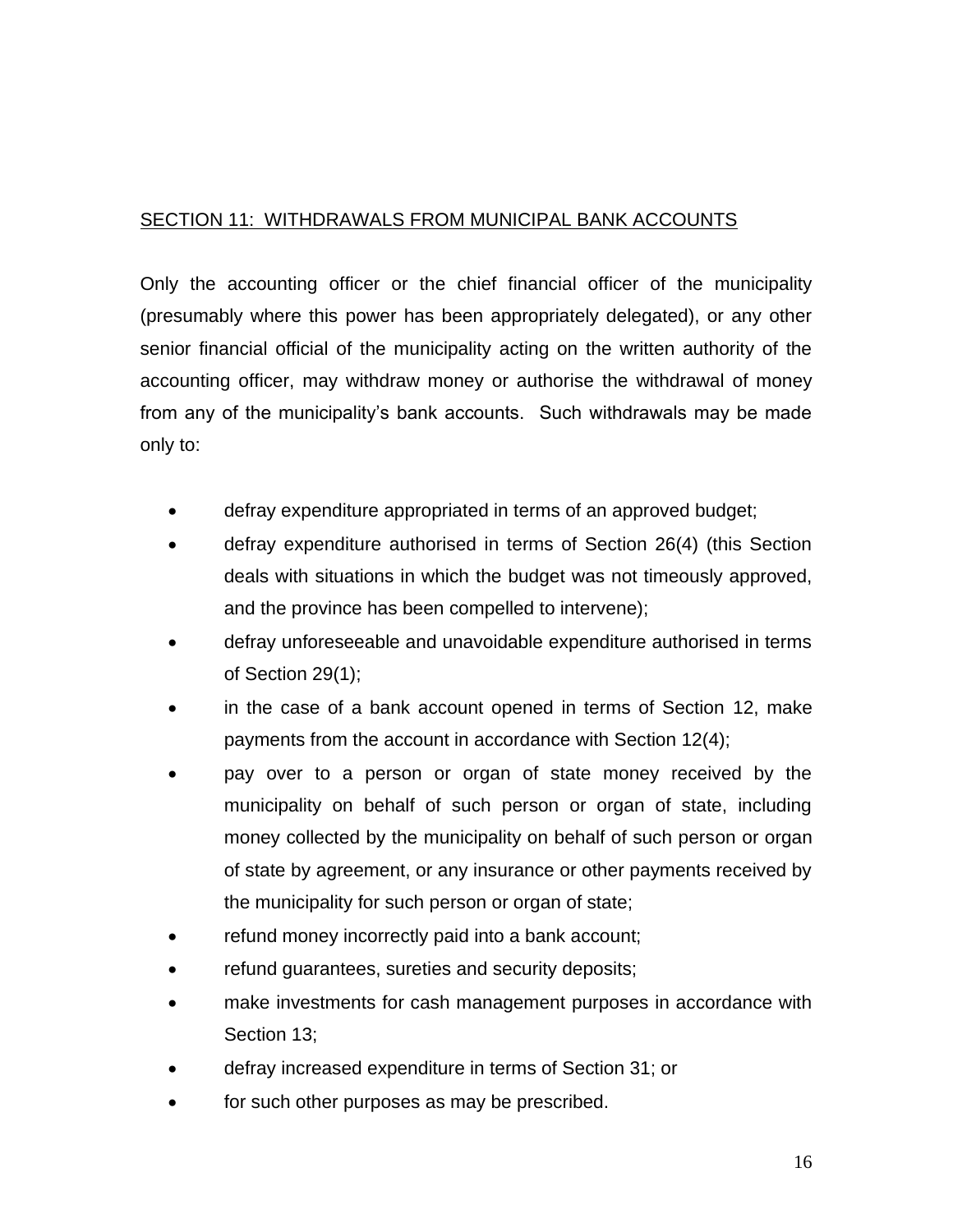(Note that Section 11(1) does not expressly provide for the withdrawal of monies to pay creditors, where the relevant obligations arose in terms of the previous budget; to repay loans; or to repay consumer deposits).

Any authorisation to a senior financial official to withdraw money or to authorize the withdrawal of money from a bank account must be in accordance with the framework as may be prescribed. The accounting officer may not authorize any official other than the chief financial officer to withdraw money or to authorize the withdrawal of money from the municipality's primary bank account if the municipality has a primary bank account which is separate from its other bank accounts.

The accounting officer must, within 30 days after the end of each quarter, table in the council a consolidated report of all withdrawals made other than withdrawals to defray expenditure appropriated in terms of the approved budget, and submit a copy of the report to the relevant provincial treasury and the Auditor-General.

# SECTION 12: RELIEF, CHARITABLE, TRUST OR OTHER FUNDS

No political structure or office bearer of the municipality may set up a relief, charitable, trust or other fund of whatever description, except in the name of the municipality. Only the municipal manager may be the accounting officer of any such fund.

A municipality may open a separate bank account in the name of the municipality for the purpose of such relief, charitable, trust or other fund. Money received by the municipality for the purpose of such fund must be paid into the bank account of the municipality, or if a separate bank account has been opened for such fund, into that account.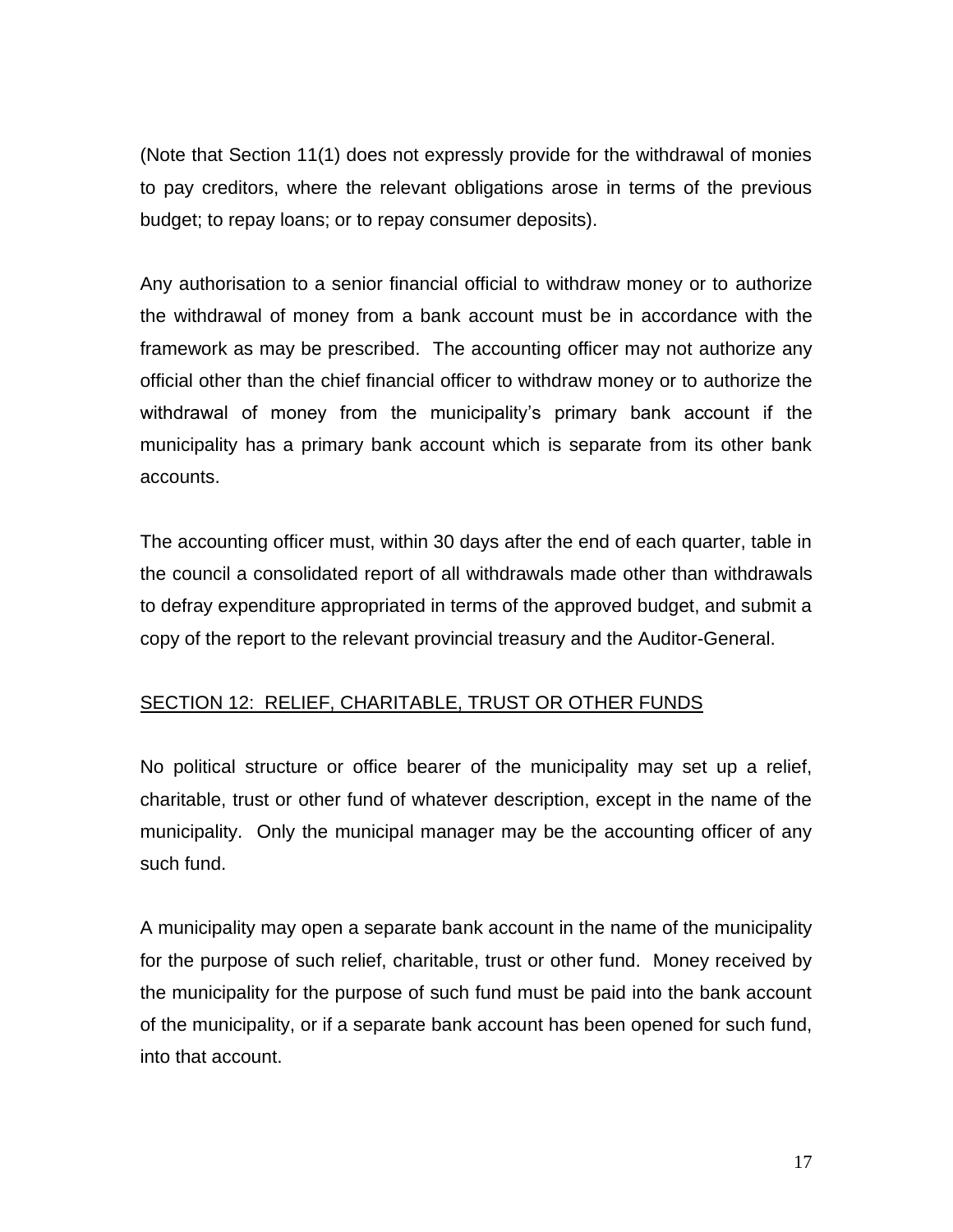Money in a separate account opened for such fund may be withdrawn from the account without appropriation in terms of the approved budget, but only by or on the written authority of the accounting officer, acting in accordance with decisions of the council, and for the purposes for which, and subject to any conditions on which, the fund was established or the money in the fund was donated.

### SECTION 13: CASH MANAGEMENT AND INVESTMENTS

The Minister, acting with the concurrence of the cabinet member responsible for local government, may prescribe a framework within which municipalities must conduct their cash management and investments, and invest money not immediately required.

A municipality must establish an appropriate and effective cash management and investment policy in accordance with any framework that may be so prescribed.

A bank where the municipality at the end of the financial year holds a bank account, or held a bank account at any time during such financial year, must, within 30 days after the end of such financial year, notify the Auditor-General, in writing, of such bank account, indicating the type and number of the account, and the opening and closing balances of that account in that financial year. The bank must also promptly disclose any information regarding the account when so requested by the national treasury or the Auditor-General.

A bank, insurance company or other financial institution which the end of the financial year holds, or at any time during the financial year held, an investment for the municipality, must, within 30 days after the end of that financial year, notify the Auditor-General, in writing, of that investment, including the opening and closing balances of that investment in that financial year. Such institution must also promptly disclose any information regarding the investment when so requested by the national treasury or the Auditor-General.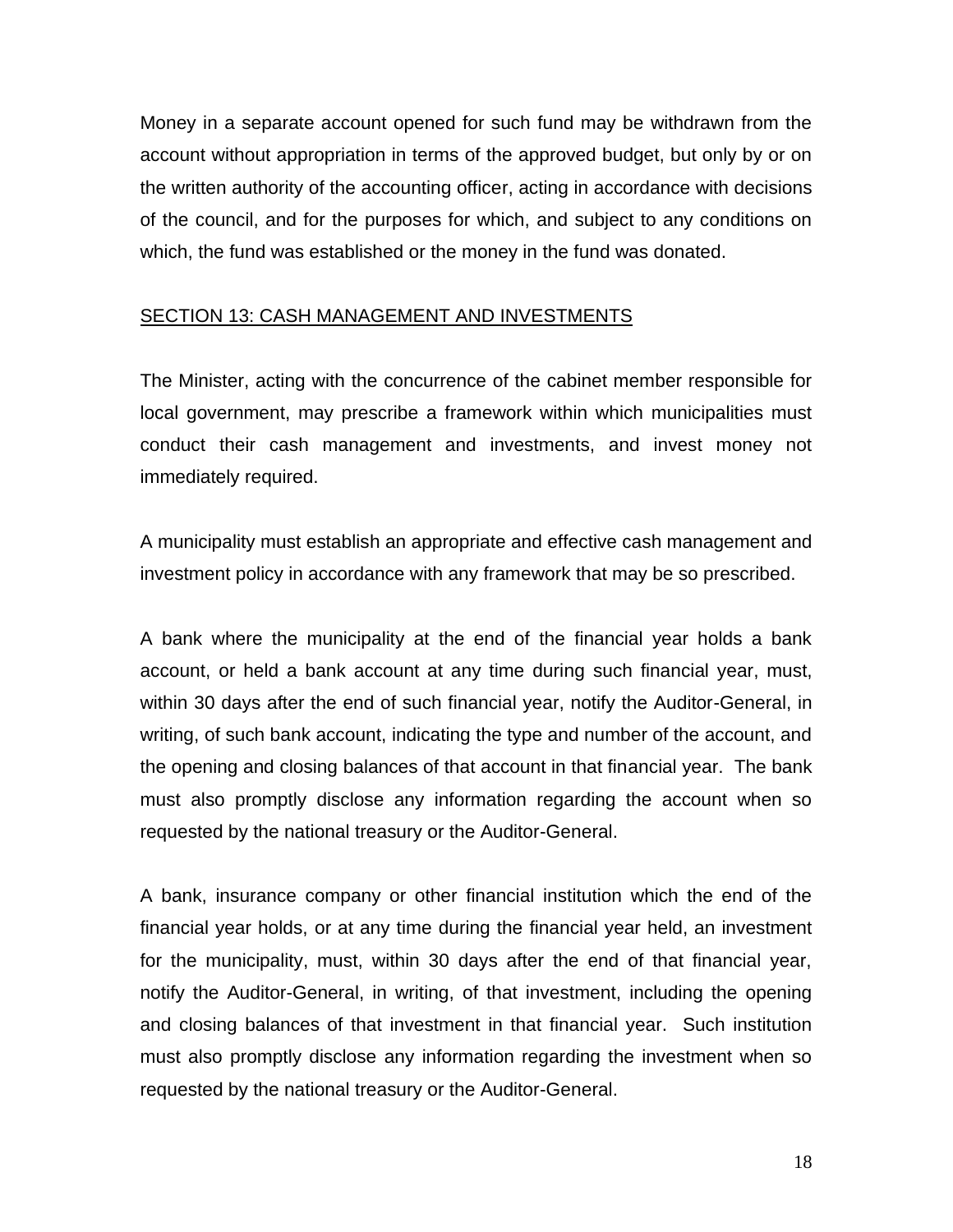# SECTION 17: CONTENTS OF ANNUAL BUDGETS AND SUPPORTING **DOCUMENTS**

The following documents must accompany each tabled draft annual budget (inter alia):

- a projection of cash flows for the budget year by revenue source, divided into calendar months
- particulars of the municipality's investments.

# SECTION 22: PUBLICATION OF ANNUAL BUDGETS

The accounting officer must make public, immediately after a draft annual budget is tabled, the budget itself and all the prescribed supporting documents, and invite comments from the local community in connexon with such budget (and documents).

# SECTION 36: NATIONAL AND PROVINCIAL ALLOCATIONS TO **MUNICIPALITIES**

In order to provide predictability and certainty about the sources and levels of intergovernmental funding for municipalities, the accounting officer of a national or provincial department and the accounting authority of a national or provincial public entity responsible for the transfer of any proposed allocations to a municipality, must by no later than 20 January of each year notify the national treasury or the relevant provincial treasury as may be appropriate, of all proposed allocations and the projected amounts of those allocations to be transferred to each municipality during each of the next 3 financial years.

The Minister or the MEC responsible for finance in the province must, when tabling the national annual budget in the national assembly or the provincial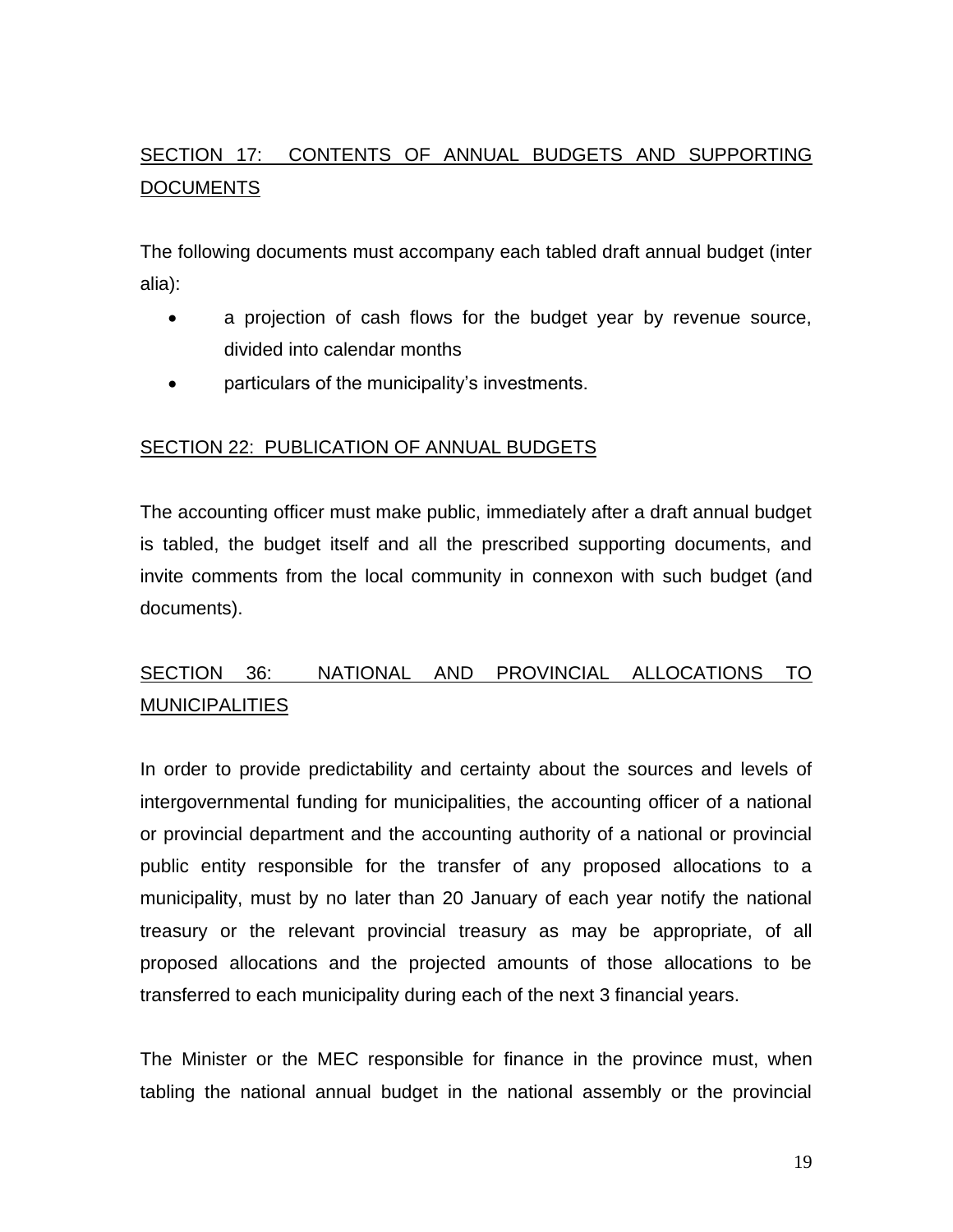annual budget in the provincial legislature, make public particulars of any allocations due to each municipality in terms of that budget, including the amount to be transferred to the municipality during each of the next 3 financial years.

# SECTION 37: PROMOTION OF CO-OPERATIVE GOVERNMENT BY MUNICIPALITIES

In order to enable municipalities to include allocations from other municipalities in their budgets and to plan effectively for the spending of such allocations, the accounting officer of every municipality responsible for the transfer of any allocation to another municipality, must, by no later than 120 days before the start of its budget year, notify the receiving municipality of the projected amount of any allocation proposed to be transferred to that municipality during each of the next 3 financial years.

### SECTION 45: SHORT-TERM DEBT

The municipality may incur short-term debt only in accordance with and subject to the provisions of the present Act, and only when necessary to bridge shortfalls within a financial year during which the debt is incurred, in expectation of specific and realistic income to be received within that financial year; or to bridge capital needs within a financial year, to be repaid from specific funds to be received from enforceable allocations or long-term debt commitments.

The council may approve a short-term debt transaction individually, or may approve an agreement with a lender for a short-term credit facility to be accessed as and when required, including a line of credit or bank overdraft facility, provided that the credit limit must be specified in the resolution of the council; the terms of the agreement, including the credit limit, may be changed only by a resolution of the council; and if the council approves a credit facility limited to emergency use, the accounting officer must notify the council in writing as soon as practicable of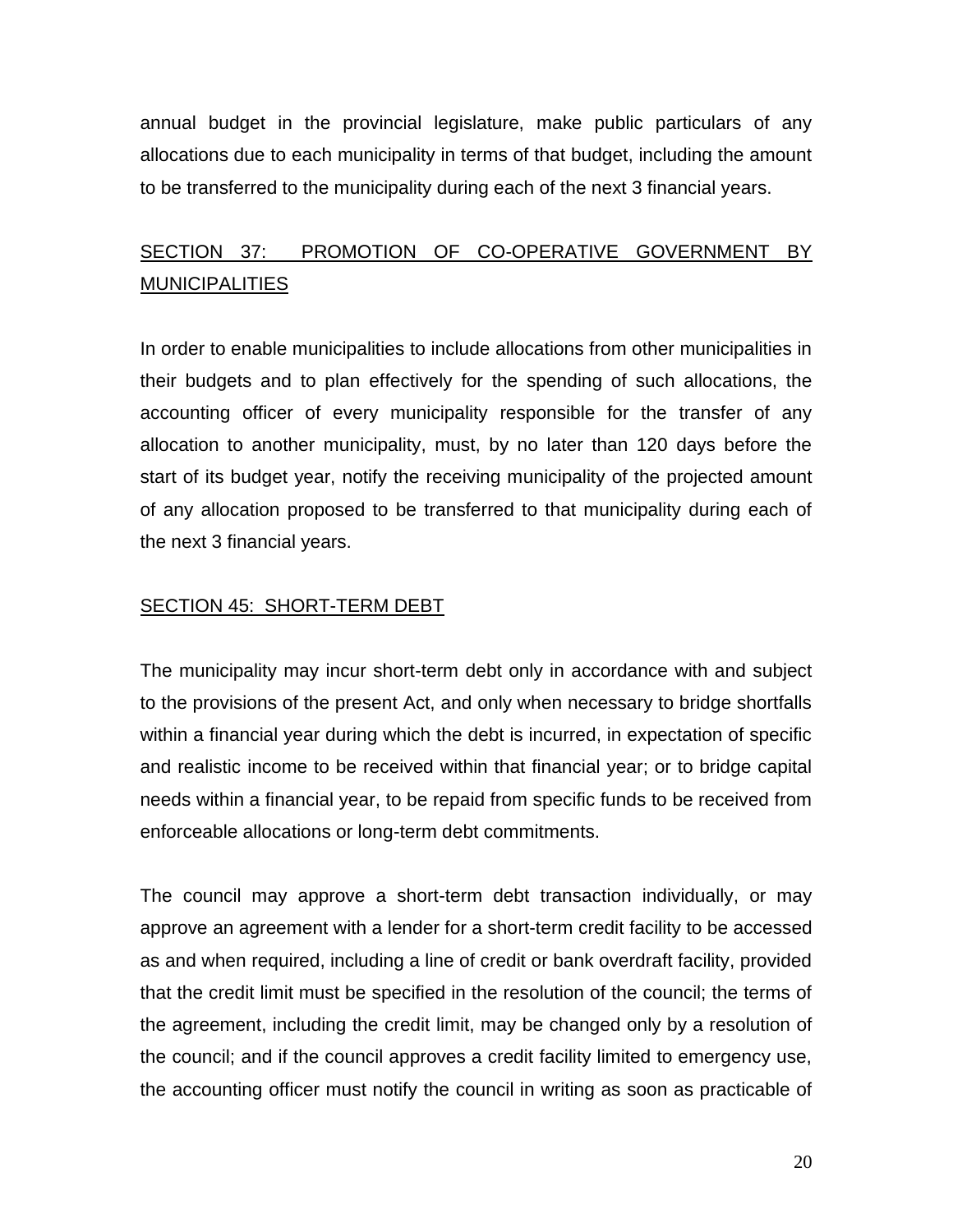the amount, duration and cost of any debt incurred in terms of such a credit facility, as well as the options available for repaying such debt.

The municipality must pay off short-term debt within the financial year in which it was incurred, and may not renew or refinance short-term debt, whether its own debt or that of any municipal entity, where such renewal or refinancing will have the effect of extending the short-term debt into a new financial year.

# SECTION 46: LONG-TERM DEBT

A municipality may incur long-term debt only in accordance with and subject to any applicable provisions of the present Act, and only for the purpose of capital expenditure on property, plant or equipment to be used for the purpose of achieving the objects of local government as set out in Section 152 of the Constitution; or refinancing existing long-term debt subject to the requirements of Section 46(5).

# SECTION 47: CONDITIONS APPLYING TO BOTH SHORT-TERM AND LONG-TERM DEBT

The municipality may incur debt only if the debt is denominated in rand and is not indexed to, or affected by, fluctuations in the value of the rand against any foreign currency.

# SECTION 64: REVENUE MANAGEMENT (EXCERPTS)

The accounting officer of the municipality is responsible for the management of the revenue of the municipality.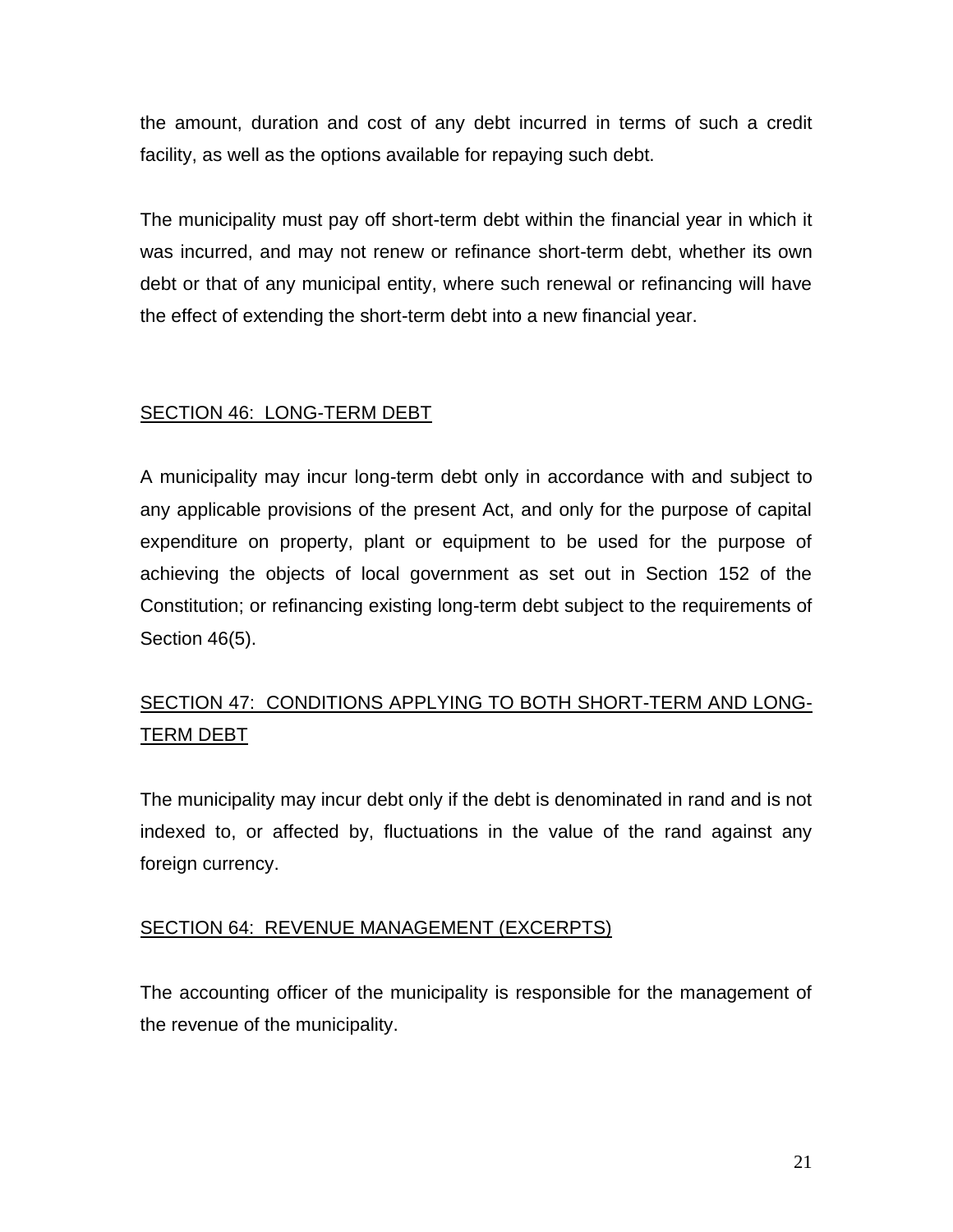The accounting officer, must, among other things, take all reasonable steps to ensure that all money received is promptly deposited in accordance with the requirements of the present Act into the municipality's primary and other bank accounts.

The accounting officer must also ensure that all revenue received by the municipality, including revenue received by any collecting agent on its behalf, is reconciled on at least a weekly basis.

The accounting officer must take all reasonable steps to ensure that any funds collected by the municipality on behalf of another organ of state are transferred to that organ of state at least on a weekly basis, and that such funds are not used for purposes of the municipality.

# SECTION 65: EXPENDITURE MANAGEMENT (EXCERPTS)

The accounting officer of the municipality is responsible for the management of the expenditure of the municipality.

The accounting officer must take all reasonable steps to ensure, among other things, that payments made by the municipality are made direct to the person to whom they are due, unless agreed otherwise for reasons as may be prescribed, and either electronically or by way of non-transferable cheques, provided that cash payments and payments by way of cash cheques may be made for exceptional reasons only, and only up to a prescribed limit.

The accounting officer must also ensure that all money owing by the municipality is paid within 30 days of receiving the relevant invoice or statement, unless prescribed otherwise for certain categories of expenditure.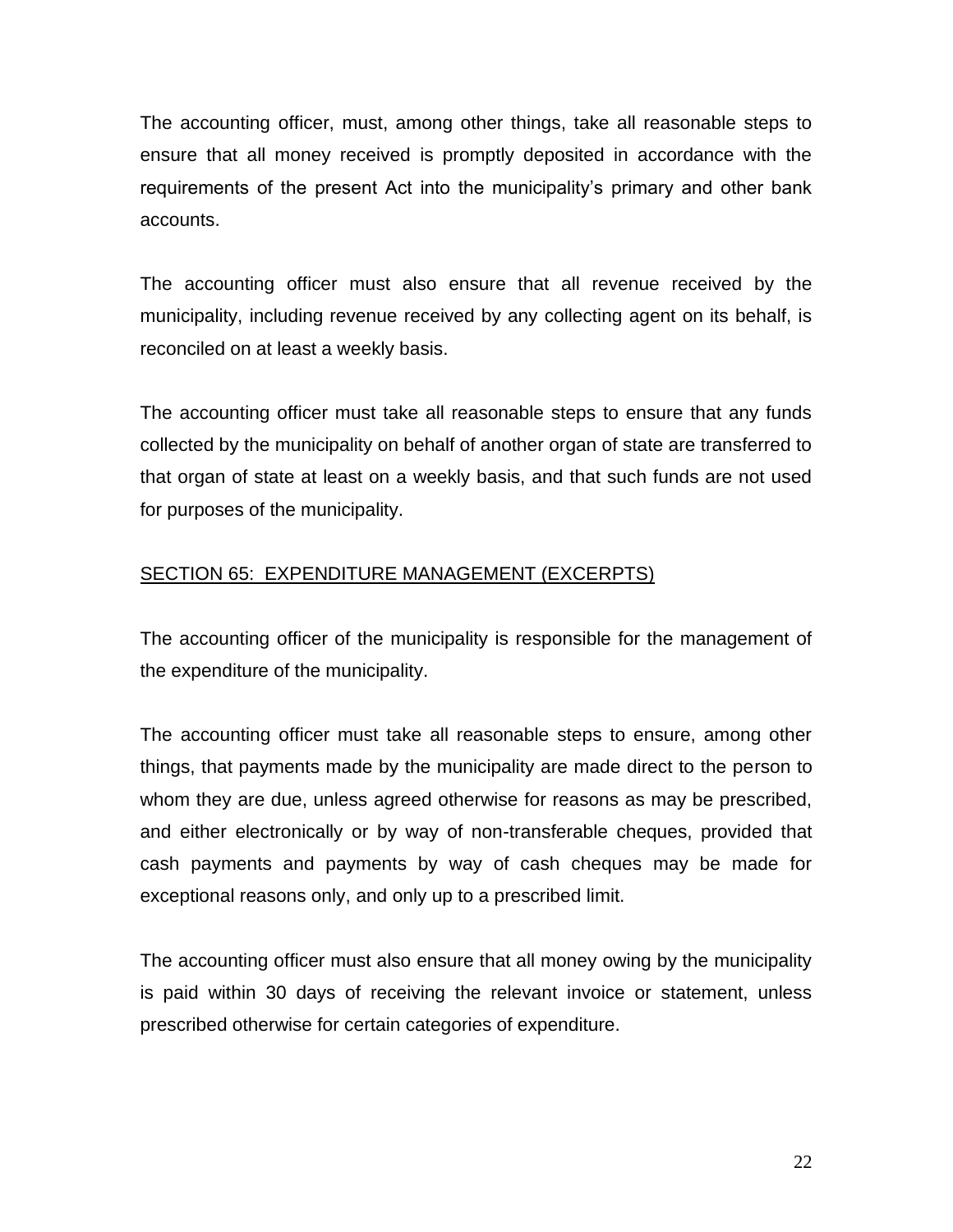The accounting officer must further ensure that the municipality's available working capital is managed effectively and economically in terms of the prescribed cash management and investment framework.

# 13: ANNEXURE II: CODE OF PRACTICE IN REGARD TO PAYMENTS, REVENUE COLLECTION AND STORES

# 1. STORES ADMINISTRATION

The chief financial officer shall be responsible for the proper administration of all stores. If sub-stores are established under the control of any head of department, such head of department shall be similarly responsible for the proper administration of such sub-store, and in doing so shall comply with the stock level policies as determined from time to time by the chief financial officer, acting in consultation with the head of department concerned. No sub-store may be established without the prior written consent of the chief financial officer.

# 2. CONTRACTS: MANAGEMENT OF

Within such general buying and related procedures as the chief financial officer shall from time to time determine, and further within the confines of any relevant legislation and of such rules and procedures as may be determined by the executive mayor or executive committee, as the case may be:

• all buying contracts shall be administered by the chief financial officer, and all payments relating to such contracts shall be authorised by the chief financial officer or the head of department concerned; and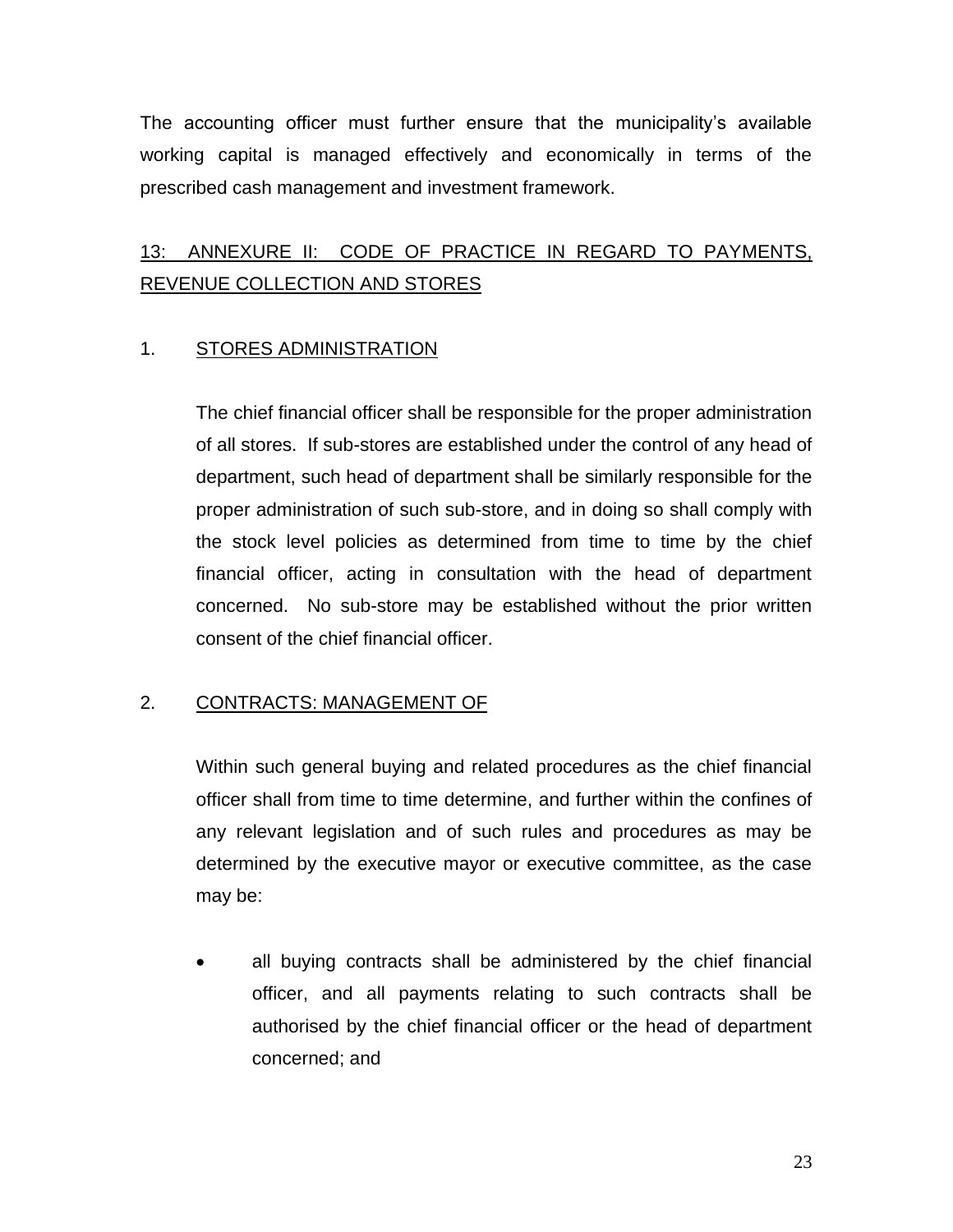all other contracts, including building, engineering and other civil contracts shall be administered by the head of department concerned, and all payments relating to such contracts shall be authorised by such head of department in accordance with the provisions of Section 3 below. The head of department concerned shall ensure that all payment certificates in regard to contracts are properly examined and are correct in all respects - before being submitted to the chief financial officer for payment.

#### 3. PAYMENTS

- 3.1 All payments, other than petty cash disbursements, shall be made through the municipality's bank account(s).
- 3.2 The chief financial officer shall draw all cheques on this account, and shall, in consultation with the municipal manager and with due regard to the council's policy on banking and investments, determine the rules and procedures relating to the signing of cheques, and from time to time jointly with the municipal manager decide on appropriate signatories.
- 3.3 All requests for payments of whatever nature shall be submitted on payment vouchers, the format of which shall be determined by the chief financial officer. Such vouchers shall be authorised in terms of such rules and procedures as are determined from time to time by the chief financial officer.
- 3.4 The maximum amount and nature of petty disbursements, where not covered by the general buying procedures referred to in Section 2, shall be generally determined from time to time by the chief financial officer. No cash float shall be operated without the authority of the chief financial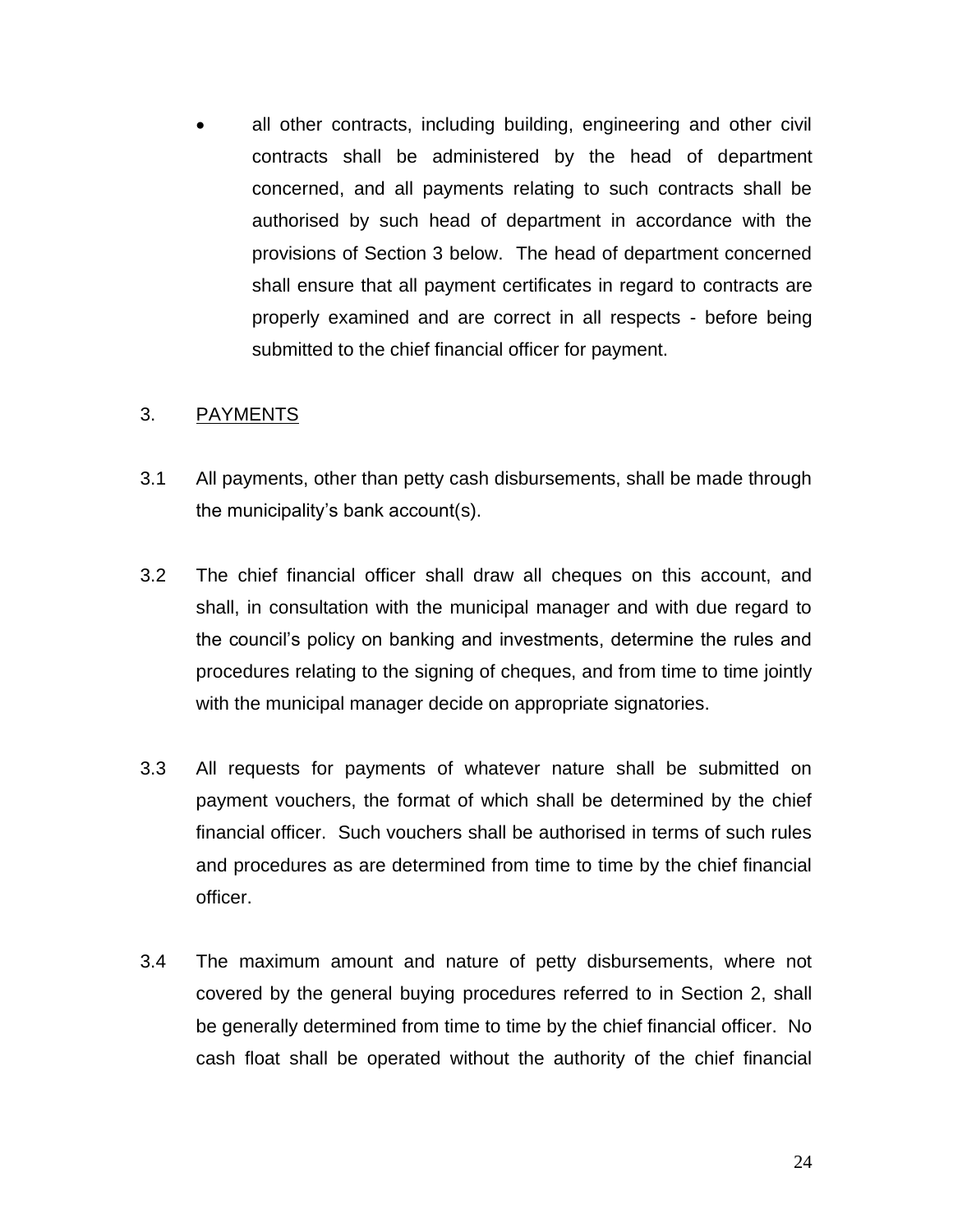officer, who may prescribe such procedures relevant to the management of such float as are considered necessary.

3.5 The chief financial officer shall be responsible for the payment of all salaries and remuneration benefits to employees and councilors, and for the determination of the payment system to be used.

### 4. REVENUE AND CASH COLLECTION

- 4.1 Every head of department shall be responsible for the collection of all moneys falling within the ambit and area of his or her designated functions.
- 4.2 The chief financial officer shall ensure that all revenues are properly accounted for.
- 4.3 The collection of all arrear revenues and the control of arrear accounts shall be co-ordinated by the chief financial officer in terms of any policies determined by the council. If it is clear that any revenues are not recovered or likely to be recovered after the necessary steps have been taken, the chief financial officer shall report the matter adequately and timeously to the finance and executive committees.
- 4.4 The chief financial officer shall ensure that adequate provision is maintained to cover the writing off of irrecoverable revenues, having due regard to the council's policy on rates and tariffs.

#### 5. BANKING OF RECEIPTS